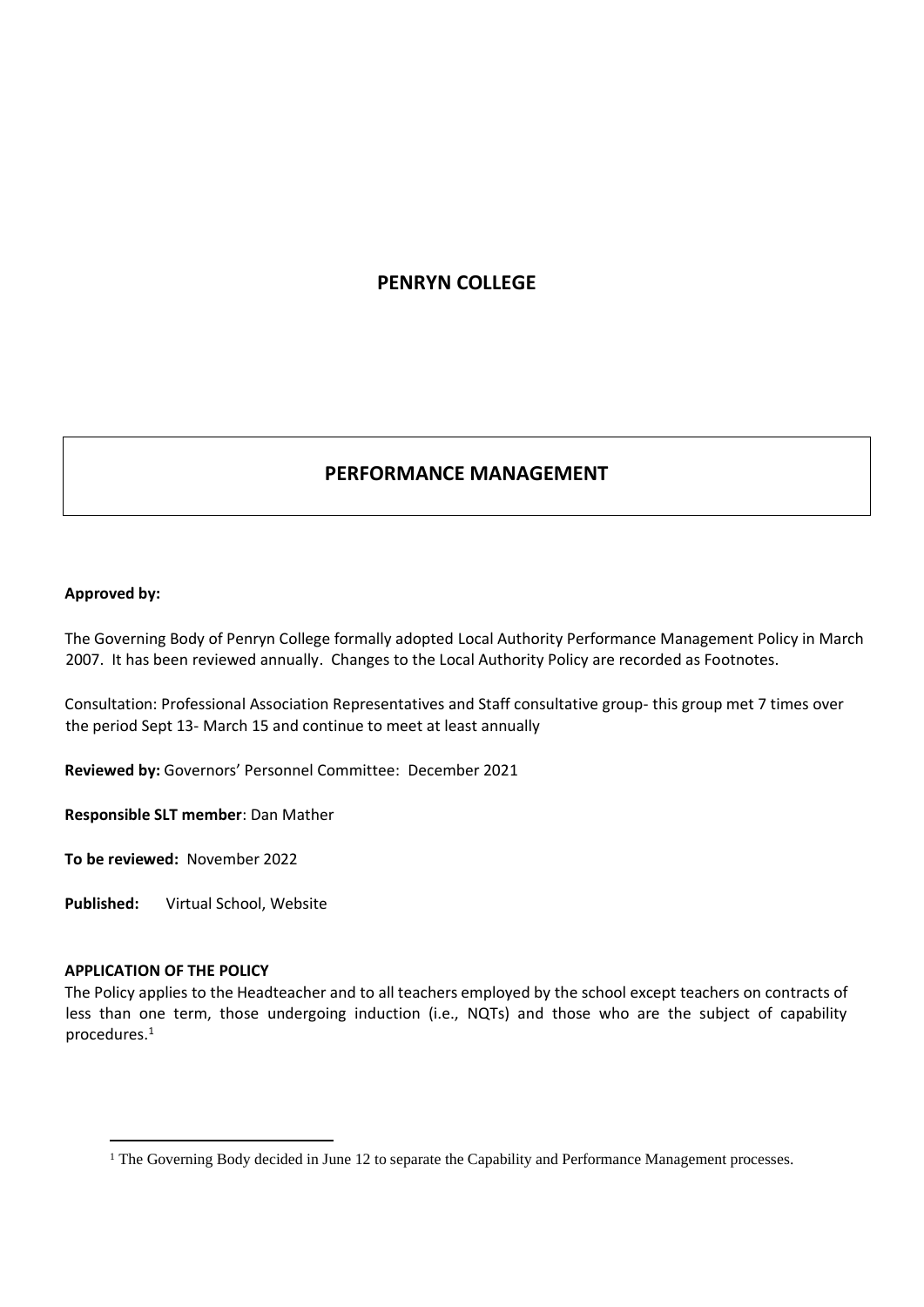### **PURPOSE**

This Policy sets out the framework for a clear and consistent assessment of the overall performance of teachers and the Headteacher and for supporting their development needs within the context of the school's improvement plan and their own professional needs. Where teachers are eligible for pay progression, the assessment of performance throughout the cycle against the performance criteria specified in the statement will be the basis on which the recommendation is made by the reviewer.

This Policy should be read in conjunction with the school's Pay Policy which provides details of the arrangements relating to teachers' pay in accordance with the School Teachers' Pay and Conditions Document.

#### **LINKS TO SCHOOL IMPROVEMENT, SCHOOL SELF EVALUATION AND SCHOOL DEVELOPMENT PLANNING**

To comply with the requirement to show how the arrangements for performance management link with those for school improvement, school self-evaluation and school development planning and to minimise workload and bureaucracy, the performance management process will be the main source of information as appropriate for school self-evaluation and the wider school improvement process.

Similarly, the school improvement and development plan and the school's self-evaluation form are key documents for the performance management process.

All reviewers are expected to explore the alignment of reviewees' objectives with the school's priorities and plans. The objectives should also reflect reviewees' professional aspirations.

#### **CONSISTENCY OF TREATMENT AND FAIRNESS**

The Governing Body is committed to ensuring consistency of treatment and fairness in the operation of performance management.

To ensure this the following provisions are made in relation to moderation, quality assurance and objective setting.

#### **QUALITY ASSURANCE**

The Headteacher has determined that she/he will delegate the reviewer role for some or all teachers for whom she/he is not the line manager. In these circumstances the Headteacher will:

- moderate a sample of planning statements to check that the plans are recorded in the statements of teachers at the school
- ensure consistency between those who have similar experience and similar levels of responsibility; and
- comply with the school's Performance Management Policy, the regulations and the requirements of equality legislation.

The Governing Body will nominate up to three Governors who will not be involved in the Headteacher's performance management or any appeal regarding the Headteacher's performance management to ensure that the Headteacher's planning statement is consistent with the school's improvement priorities and complies with the school's Performance Management Policy and the Regulations.

The Governing Body will review the quality assurance processes when the Performance Management Policy is reviewed.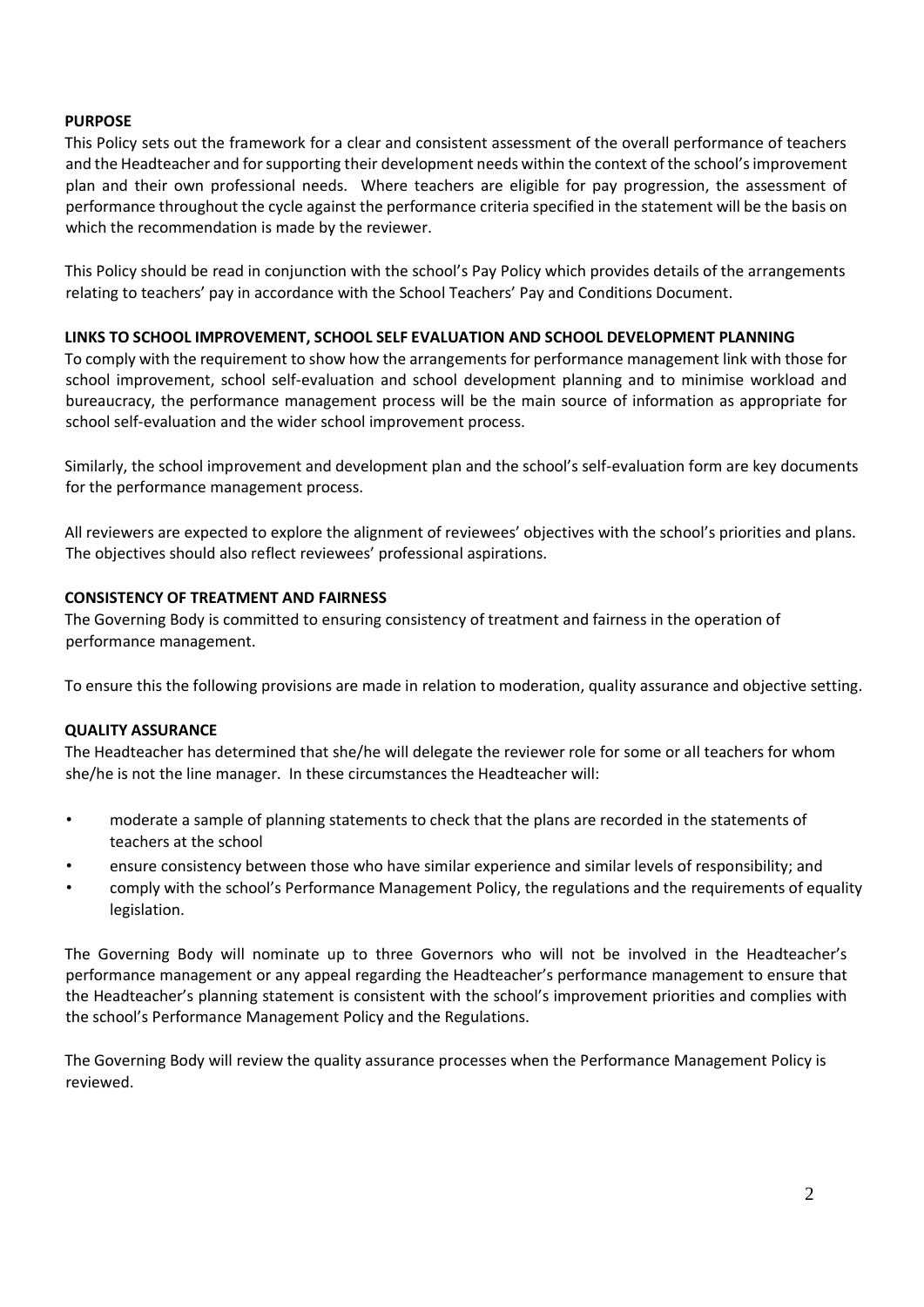### **OBJECTIVE SETTING**

The objectives set will be informed by the Teaching Standards. The standards define the minimum level of practice expected of trainees and teachers from the point of being awarded QTS. Annual targets will be set and reviewed following a process of self-evaluation and discussion with individual team leaders using individual teachers Learning Logs as an evidence base<sup>2</sup>.

They will be rigorous, challenging, achievable, time-bound, fair and equitable in relation to teachers with similar roles/responsibilities and experience, and will have regard to what can reasonably be expected of any teacher in that position given the desirability of the reviewee being able to achieve a satisfactory balance between the time required to discharge his/her professional duties and the time required to pursue his/her personal interests outside work, consistent with the school's strategy for bringing downward pressure on working hours. They shall also take account of the teacher's professional aspirations and any relevant pay progression criteria. They should be such that, if they are achieved, they will contribute to improving the progress of pupils at the school. Objectives may need to be adjusted throughout the appraisal period so that they remain relevant to the performance of the individual and to the priorities of the school.

The teacher must be informed of the standards against which their performance will be assessed. The reviewer and reviewee will seek to agree the objectives but where a joint determination cannot be made the reviewer will make the determination.

In this school all teachers, including the Headteacher, will have no more than three objectives.

Though performance management is an assessment of overall performance of teachers and the Headteacher, objectives cannot cover the full range of a teacher's role/responsibilities. Objectives will, therefore, focus on the priorities for an individual for the cycle. At the review stage it will be assumed that those aspects of a teacher's role/responsibilities not covered by the objectives or any amendment to the statement which may have been necessary in accordance with the provisions of the regulations have been carried out satisfactory.

It is usual for all staff, regardless of whether they are part time or not, have the same number of targets. However, the evidence and scope of the targets should reflect the teacher's part time role.

# **GATHERING THE EVIDENCE**

As part of the overall performance management process, it will be critically important for all members of staff who are subject to the school's staff Performance Management Policy to be clear about the evidence that will be required by their appraiser to enable the appraiser to assess their performance and make a substantiated and evidence-based pay recommendation.

Judgements relating to performance should be supported by evidence, agreed at the beginning of the performance cycle. Evidence should show and demonstrate a contribution towards:

- an increasing positive impact in pupil progress;
- an increasing impact on wider outcomes for pupils;

<sup>&</sup>lt;sup>2</sup> This replaces – "The objectives set will relate to the new Teaching Standards from September 2012. Targets will be set after a full audit of the teacher's performance against these standards, along with the team leader, for the previous year"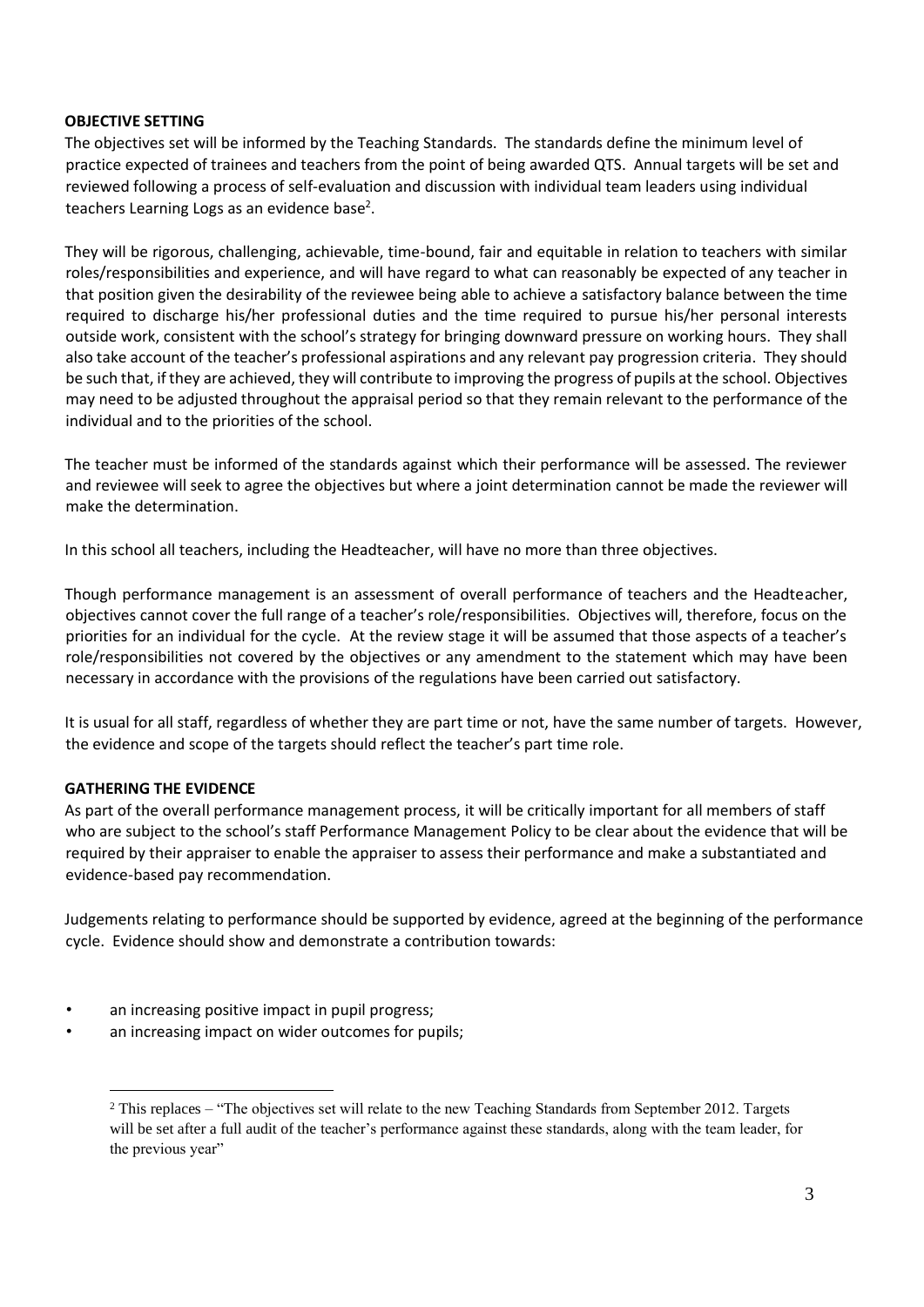• improvement in specific elements of practice, e.g. lesson planning; an increasing contribution to the work at the school; and an increasing impact on the effectiveness of staff.

The evidence gathered by a member of staff will largely be determined by the nature and scope of the agreed objectives and/or the Teachers' Standards. Examples of evidence may include:

- classroom observations;
- task observations;
- reviews of assessment results;
- reviews of lesson planning records;
- internal tracking;
- moderation within and across schools;
- Pupils' Voice;
- Parents' Voice;
- headteachers' walkabouts; and
- evidence supporting progress against Teachers' Standards.<sup>3</sup>

#### **REVIEWING PROGRESS**

At the end of the cycle assessment of performance against an objective will be on the basis of the performance criteria set at the beginning of the cycle.

In determining an appraisal, the Governing Body or Headteacher must assess the performance in the appraisal period, apply the relevant 'Standards', assess performance against the agreed objectives and assess the professional development needs and identify any action that should be taken and, finally, include a recommendation relating to pay.<sup>4</sup>

Good progress towards the achievement of a challenging objective, even if the performance criteria has not been met in full, will be assessed favourably.

The performance management cycle is annual, but on occasions it may be appropriate to set objectives that will cover a period over more than one cycle. In such cases, the basis on which the progress being made towards meeting the performance criteria for the objective will be assessed at the end of the first cycle and will be recorded in the planning and review statement at the beginning of the cycle.

### **PAY PROGRESSION LINKED TO PERFORMANCE**

The Governing Body must consider annually whether or not to increase the salary of teachers who have completed a year of employment since the previous annual pay determination and, if so, to what salary within the relevant pay ranges.

All pay recommendations should be clearly attributable to the performance of an employee.

The relevant body must decide how pay progression will be determined, subject to the following:

 $3$  Gathering the Evidence – Added from LA Appraisal Policy Oct 13<sup>4</sup> Added June 13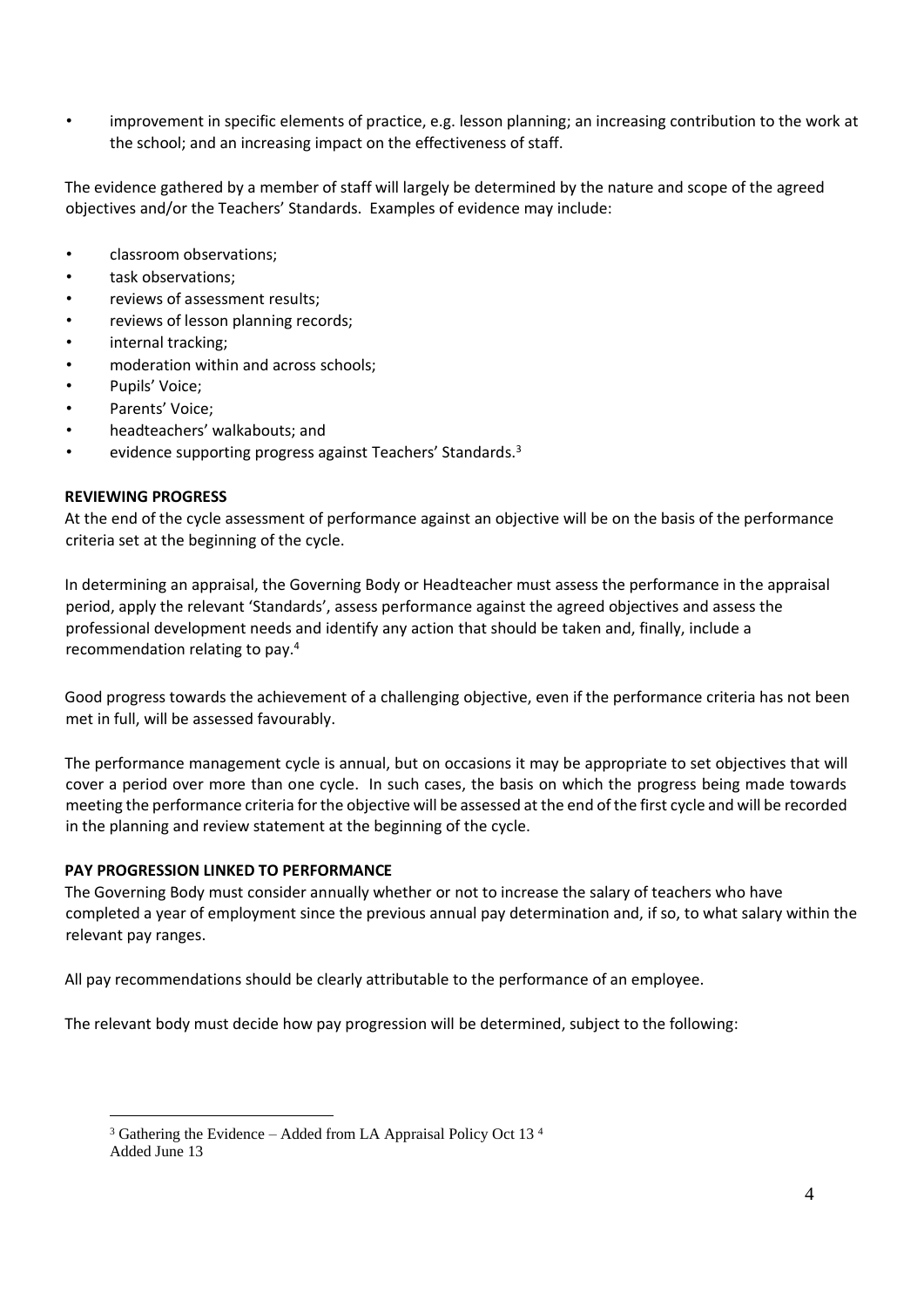- a. The decision, whether or not to award pay progression, must be related to a teacher's performance.
- b. A pay recommendation must be made in writing as part of a teacher's annual appraisal report.
- c. Where a teacher is not subject to either the 2012 or the 2011 Regulations, the relevant body must determine through what process the teacher's performance will be assessed and a pay recommendation made for the purposes of making its decision on pay.
- d. Continued good performance, as defined by an individual school's Pay Policy, should give a classroom or an unqualified teacher an expectation of progression to the top of their respective pay ranges.
- e. A decision may be made not to award pay progression, whether or not the teacher is subject to capability proceedings.
- f. The Governing Body can award half a point rather than a full point as laid out in the school's Pay Policy.
- g. The Governing Body can withhold the pay award (full or half point) for a set period of time if the evidence for the pay award is not complete or there is a justifiable argument for granting the member of staff additional time to complete sections of their performance management

The relevant body must set out clearly in the school's Pay Policy how pay progression will be determined.<sup>4</sup>

### **APPEALS**

At specified points in the performance management process teachers and Headteachers have a right of appeal against any of the entries in their planning and review statements. Where a reviewee wishes to appeal on the basis of more than one entry this would constitute one appeal hearing.

Details of the appeals process are covered in the school's Pay Policy.

## **CONFIDENTIALITY**

The whole performance management process and the statements generated under it, in particular, will be treated with confidentiality at all times. Only the reviewee's line manager or, where she/he has more than one, each of his/her line managers (including SLT Team Link) <sup>6</sup> will be provided with access to the reviewee's plan recorded in his/her statement, upon request, where this is necessary to enable the line manager to discharge his/her line management responsibilities. Reviewees will be told who has requested and has been granted access.

# **TRAINING AND SUPPORT**

The school's CPD programme will be informed by the training and development needs identified in the reviewees' planning and review statements.

The Governing Body will ensure in the budget planning that, as far as possible, appropriate resources are made available in the school budget for any training and support agreed for reviewees.

An account of the training and development needs of teachers in general, including the instances where it did not prove possible to provide any agreed CPD, will form a part of the Headteacher's annual report to the Governing Body about the operation of the performance management in the school.

With regard to the provision of CPD in the case of competing demands on the school budget, a decision on relative priority will be taken with regard to the extent to which:

(a) the CPD identified is essential for a reviewee to meet their objectives; and

<sup>4</sup> Pay Progression Linked to Performance - Added from LA Appraisal Policy Oct 13 <sup>6</sup> Added Oct 12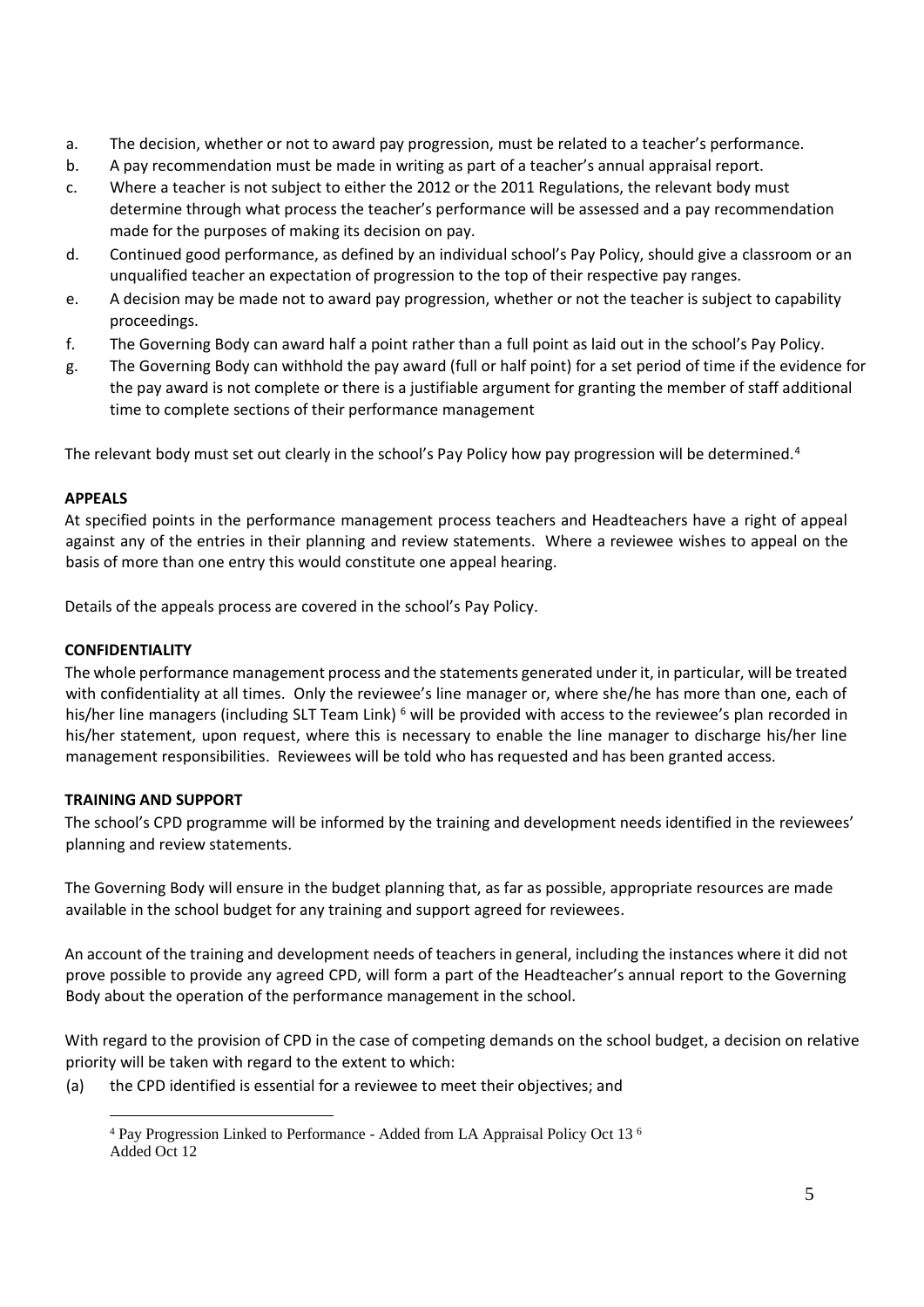(b) the extent to which the training and support will help the school to achieve its priorities. The school's priorities will have precedence. Teachers should not be held accountable for failing to make good progress towards meeting their performance criteria where the support recorded in the planning statement has not been provided.

### **APPOINTMENT OF REVIEWERS FOR THE HEADTEACHER Appointment of Governors**

In this school the Governing Body is the reviewer for the Headteacher and to discharge this responsibility on its behalf may appoint two or three Governors.

Where a Headteacher is of the opinion that any of the Governors appointed by the Governing Body under this regulation is unsuitable for professional reasons, she/he may submit a written request to the Governing Body for that Governor to be replaced, stating those reasons.

# **Appointment of School Improvement Partner or External Adviser**

The Governors may appoint a School Improvement Partner<sup>5</sup> for the school, who will provide the Governing Body with advice and support in relation to the management and review of the performance of the Headteacher.

### **APPOINTMENT OF REVIEWERS FOR TEACHERS**

In the case where the Headteacher is not the teacher's line manager, the Headteacher may delegate the duties imposed upon the reviewer, in their entirety, to the teacher's line manager. In this school the Headteacher has decided that they will be the reviewer for those teachers she/he directly line manages and will delegate the role of reviewer, in its entirety, to the relevant line managers for some or all other teachers.

Where a teacher has more than one line manager, the Headteacher will determine which line manager will be best placed to manage and review the teacher's performance.

Where a teacher is of the opinion that the person to whom the Headteacher has delegated the reviewer's duties is unsuitable for professional reasons, she/he may submit a written request to the Headteacher for that reviewer to be replaced, stating those reasons.

Where it becomes apparent that the reviewer will be absent for the majority of the cycle or is unsuitable for professional reasons the Headteacher may perform the duties himself/herself or delegate them in their entirety to another teacher. In this case when a reviewer is a teacher, and not the reviewee's line manager, the teacher will have an equivalent or higher status in the staffing structure as the teacher's line manager.

A performance management cycle will not begin again in the event of the reviewer being changed.

All line managers to whom the Headteacher has delegated the role of reviewer will receive appropriate preparation for that role.

# **THE PERFORMANCE MANAGEMENT CYCLE**

The performance of teachers must be reviewed on an annual basis. Performance planning and reviews must be completed for all teachers by 31 October and for Headteachers by 31 December. Mid-year review meetings may also be held if agreed and considered necessary.

<sup>5</sup> Replaces The Local Authority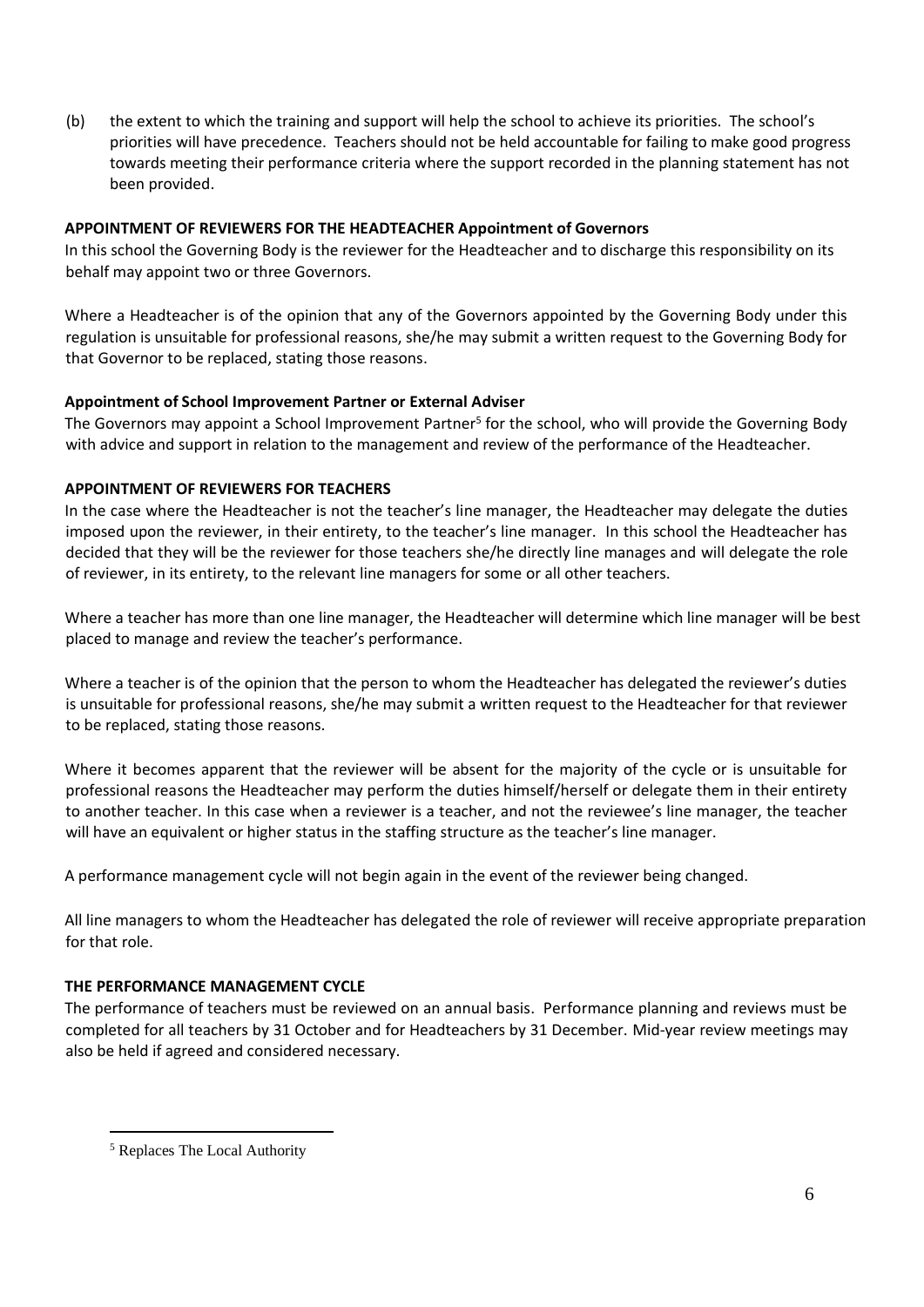The performance management cycle in this school, therefore, will run from October to October for teachers, and from December to December for the Headteacher.

Teachers who are employed on a fixed term contract of less than one year, will have their performance managed in accordance with the principles underpinning the provisions of this Policy. The length of the cycle will be determined by the duration of their contract. Similarly staff who teach a very small number of lessons (Cover Teachers, some part time staff) will need to use the teachers' performance management process but will set targets and used evidence proportionate to their teaching load.

Where a teacher starts their employment or transfers to a new post within the school part way through a performance management cycle, the Headteacher, or in the case where the employee is the Headteacher, the Governing Body, shall determine appraisal arrangements for the remainder of the appraisal period, with a view to bringing their cycle into line with the cycle for other teachers and staff as soon as possible. The timeline for this will be agreed in the first half term.

Where a teacher is employed on a fixed term contract for a period less than 12 months, the length of the appraisal period will be determined by the duration of the contract.

Where a teacher is away from school because of maternity, adoption or parental leave, it is unlawful for the school to deny that teacher a performance management and subsequent pay progression decision because of their maternity, adoption or paternity leave. When a teacher returns from maternity, adoption or paternity leave, the school will give any pay increases that would have been received, following the performance management interview, had they not been on maternity, adoption or parental leave.

We will take a practical and flexible approach to conducting the performance management and making pay decisions for those absent on maternity, adoption or parental leave , including where a teacher has been absent for all or part of the reporting year. When possible we will consider conducting performance management interviews prior to the teacher beginning their leave. The latest evidence up to the time of interview will be used as the basis for the performance management and any pay decisions. If there is little to go on from the current year, account can be taken of performance during previous performance management cycles. We will need to balance being flexible with the need to be rigorous and consistent.

# **RETENTION OF STATEMENTS**

Performance management planning and review statements will be retained for a minimum period of six years.

# **MONITORING AND EVALUATION**

The Governing Body will monitor the operation and outcomes of performance management arrangements.

The Headteacher will provide the Governing Body with a written report on the operation of the school's Performance Management Policy annually. The report will not contain any information which would enable any individual to be identified. The report will include:

- the operation of the Performance Management Policy;
- the effectiveness of the school's performance management procedures;
- teachers' training and development needs; and
	- the cumulative impact of any collective whole school targets; individual teachers will not be named.<sup>6</sup>

<sup>6</sup> Added Oct 12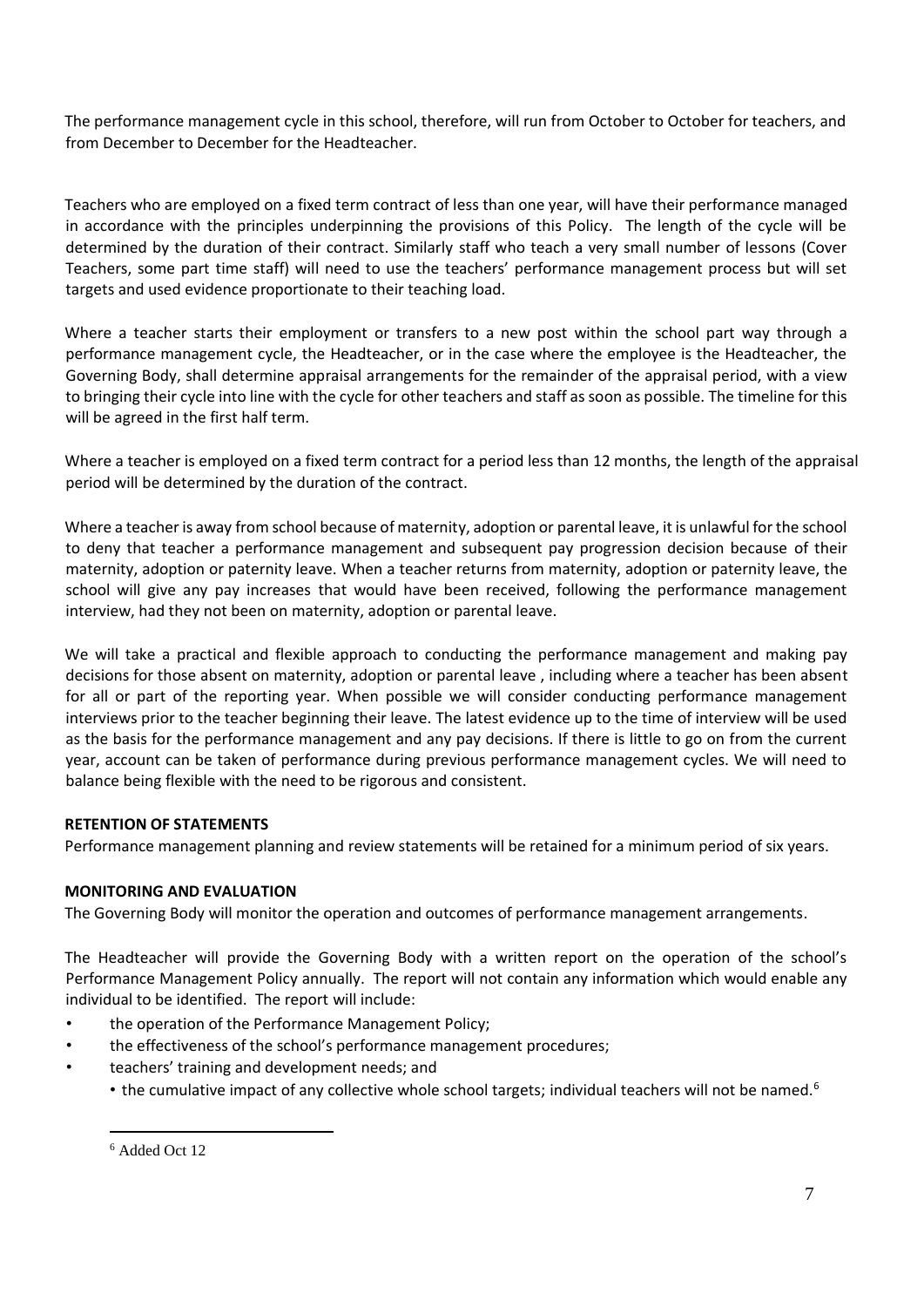The Governing Body is committed to ensuring that the performance management process is fair and nondiscriminatory and the following monitoring data should be included in the Headteacher's report because they represent the possible grounds for unlawful discrimination:

- race;
- sex:
- sexual orientation;
- disability;
- religion and belief;
- age;
- part-time contracts;
- Trade Union membership.

The Headteacher will also report on whether there have been any appeals or representations on an individual or collective basis on the grounds of alleged discrimination under any of the categories above.

#### **REVIEW OF THE POLICY**

The Governing Body will review the Performance Management Policy every school year at its Curriculum and Personnel Committee Meeting<sup>7</sup>.

The Governing Body will take account of the Headteacher's report in its review of the Performance Management Policy. The Policy will be revised as required to introduce any changes in regulation and statutory guidance to ensure that it is always up to date.

The Governing Body will seek to agree any revisions to the Policy with the recognised Trade Unions having regard to the results of the consultation with all teachers.

The Governing Body agreed to add appendices regarding performance related pay criteria following consultations with staff and Trade Union representatives. These are:

Appendix Two: Pay Progression Criteria

Appendix Three: UPS Criteria

Appendix Four: Support Programmes and Transition to Capability<sup>8</sup>

Appendix Five: Pay Review Process

Appendix Six: Applying to be on the Upper Pay spine

To ensure teachers are fully conversant with the performance management arrangements, all new teachers who join the school will be briefed on them as part of their introduction to the school.

#### **ACCESS TO DOCUMENTATION**

Copies of the school improvement and development plan and SEF are published on the virtual school and/or can be obtained from the school office.

# **CLASSROOM OBSERVATION PROTOCOL**

All classroom observation will be undertaken in accordance with the performance management regulations, the associated guidance published by the Rewards and Incentives Group and the classroom observation protocol that is appended to this Policy in Appendix One.

<sup>7</sup> Changed from Full Governors Meeting Oct 2012

<sup>8</sup> Added October 2013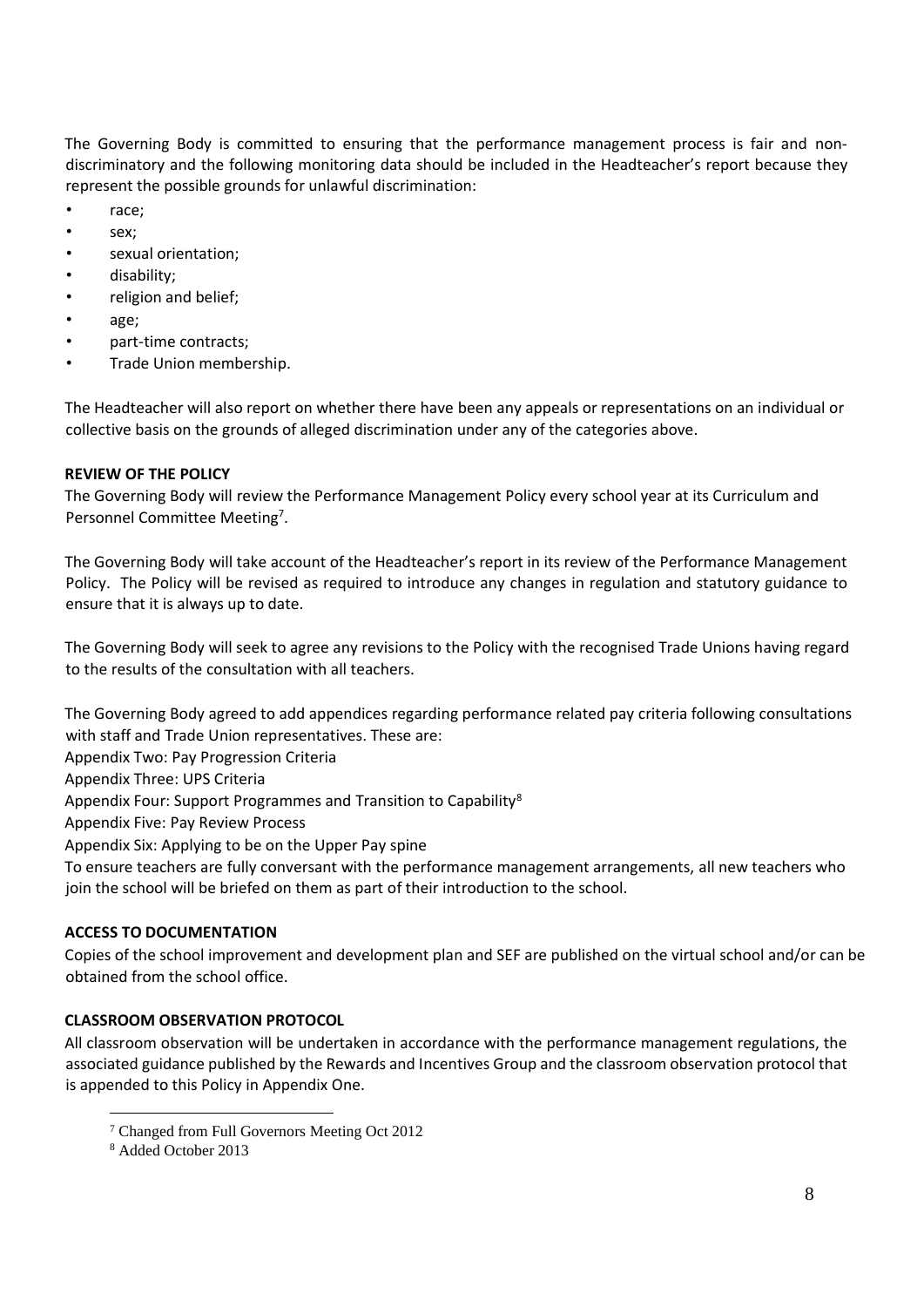#### **ROLES AND RESPONSIBILITIES**

#### **The teacher**

- Will complete their interim performance management form twice a year and share it with their line manager.
- Will work with their line manager to complete their annual performance management form, sharing evidence necessary to complete the form.
- Will inform the line manager if they have any queries or concerns about the performance management process or pay decisions.

#### **The line manager**

- Will meet with teachers whose performance management they are doing twice a year to help them complete the interim performance management form.
- Will ensure all the forms for their team are completed to a good standard by the requisite deadline.
- Will support teachers in providing them with necessary evidence and helping them interpret this evidence.
- As part of the annual performance management interview, the line manager will make their recommendation concerning any movements on the pay scale for that teacher.
- Will share their recommendations with the assistant headteacher for performance management prior to the scrutiny group meeting
- Will be the link between the assistant headteacher and the teacher if any investigation is required prior to the scrutiny group meeting concerning their standards and/or the evidence required to decide any movements on the pay scale.
- Will inform the assistant headteacher if any teachers in their team have questions or concerns about the performance management process

#### **Assistant headteacher – performance management**

- Will ensure all staff are trained in performance management procedures.
- Will ensure paperwork is up-to-date and fit for purpose.
- Will be a member of the scrutiny group.
- Will be the link between the scrutiny group and the line manager in reviewing evidence and determining recommendations.
- Will ensure that all the evidence required for the scrutiny group meeting is in place for that meeting.
- Will maintain the school policy on performance management
- Will lead the evaluation of performance management processes, consulting with staff and sharing conclusions with staff and Governors

## **Assistant headteacher – data**

- Will ensure that line managers have whole school data and data for their team to enable interim performance management and the annual performance management interviews to take place.
- Will provide training for teachers and heads of department in the analysis and use of this data.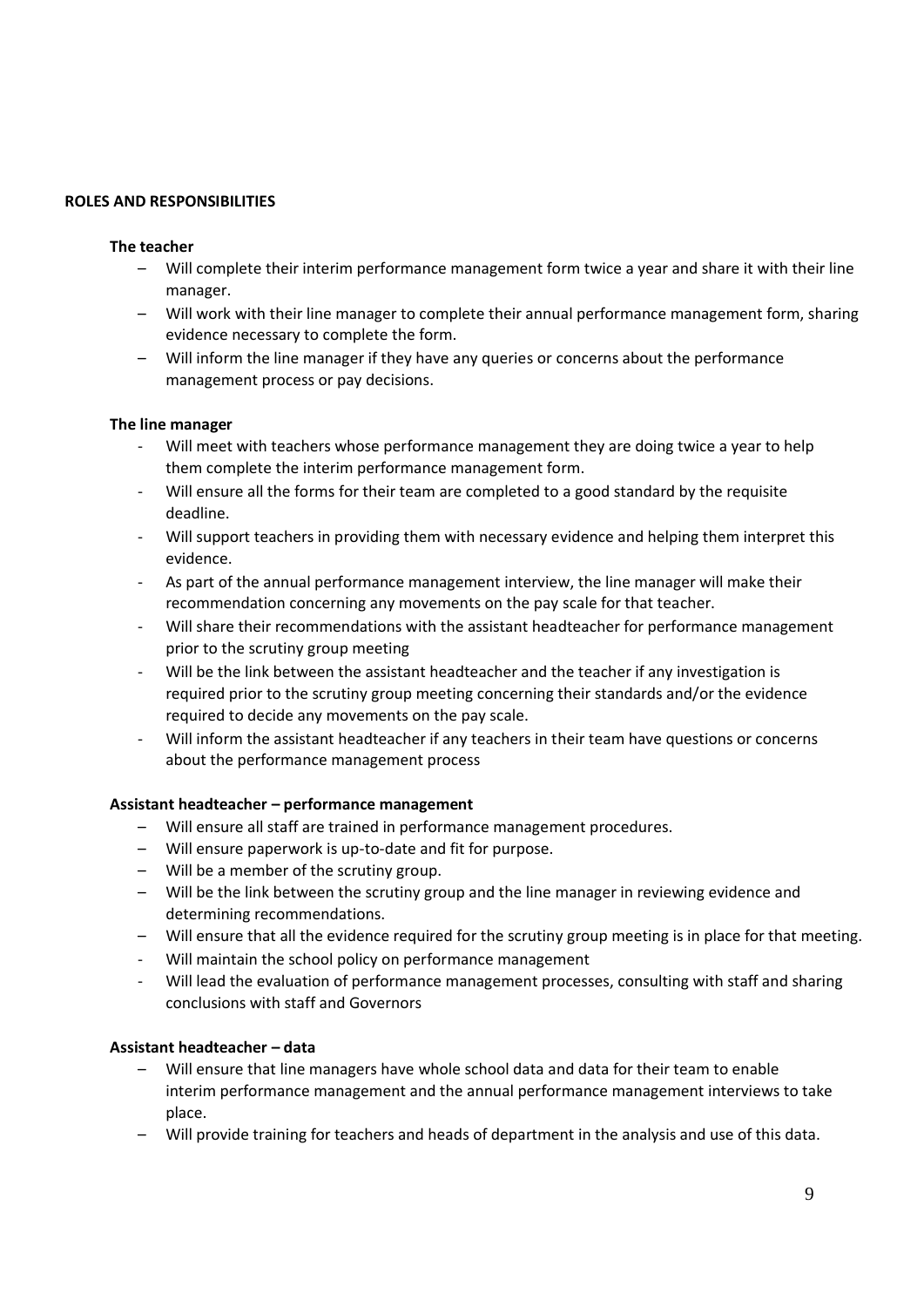– Will provide guidance on national and whole school standards.

### **The personnel officer**

- Will keep all records of movements on the pay spine.
- Will manually create a report to Governors covering a three year period, which shows all pay movements and linking this to exam reviews and raise online .
- Will be part of the scrutiny group.
- Will ensure staff are formally informed of decision by letter.
- Will link with HR at County Hall in the event that we need advice on any aspects of our performance management processes.

#### **The Headteacher**

- Will be a member of the scrutiny group.
- Will chair the staff performance management group.

### **The scrutiny group**

- Will examine the recommendations from the HOD with the HOD present.
- Will examine and compare applications from those teachers at the same pay grade to promote consistency and parity.
- Will decide if the recommendation from the line manager should be accepted or not, providing a clear rationale for the line manager and teacher.
- Will review initial decisions once the line manager and teacher have had the chance to consider the initial decision.

#### **The Governors pay committee**

- Determines the pay awarded to individual members of staff.
- A group of these governors will form the appeal panel
- Will annually challenge the scrutiny group about the awarding of salary increases and implementation of performance management processes

# **APPENDIX ONE – CLASSROOM OBSERVATION PROTOCOL**

The Governing Body is committed to ensuring that classroom observation is developmental and supportive and that those involved in the process will:

- carry out the role with professionalism, integrity and courtesy;
- evaluate objectively;
- report accurately and fairly; and
- respect the confidentiality of the information gained.

The 3 hours statutory limit on classroom observations for appraisal has been removed; the Government believes that Headteachers and other appraisers should be free to decide how much observation is necessary for them to form an accurate assessment of a teacher's performance. However, a Headteacher may determine that it is necessary to collect additional evidence to help inform the evaluation of teaching standards and school improvement strategies. This additional evidence may include walkabouts, task observation, reviews of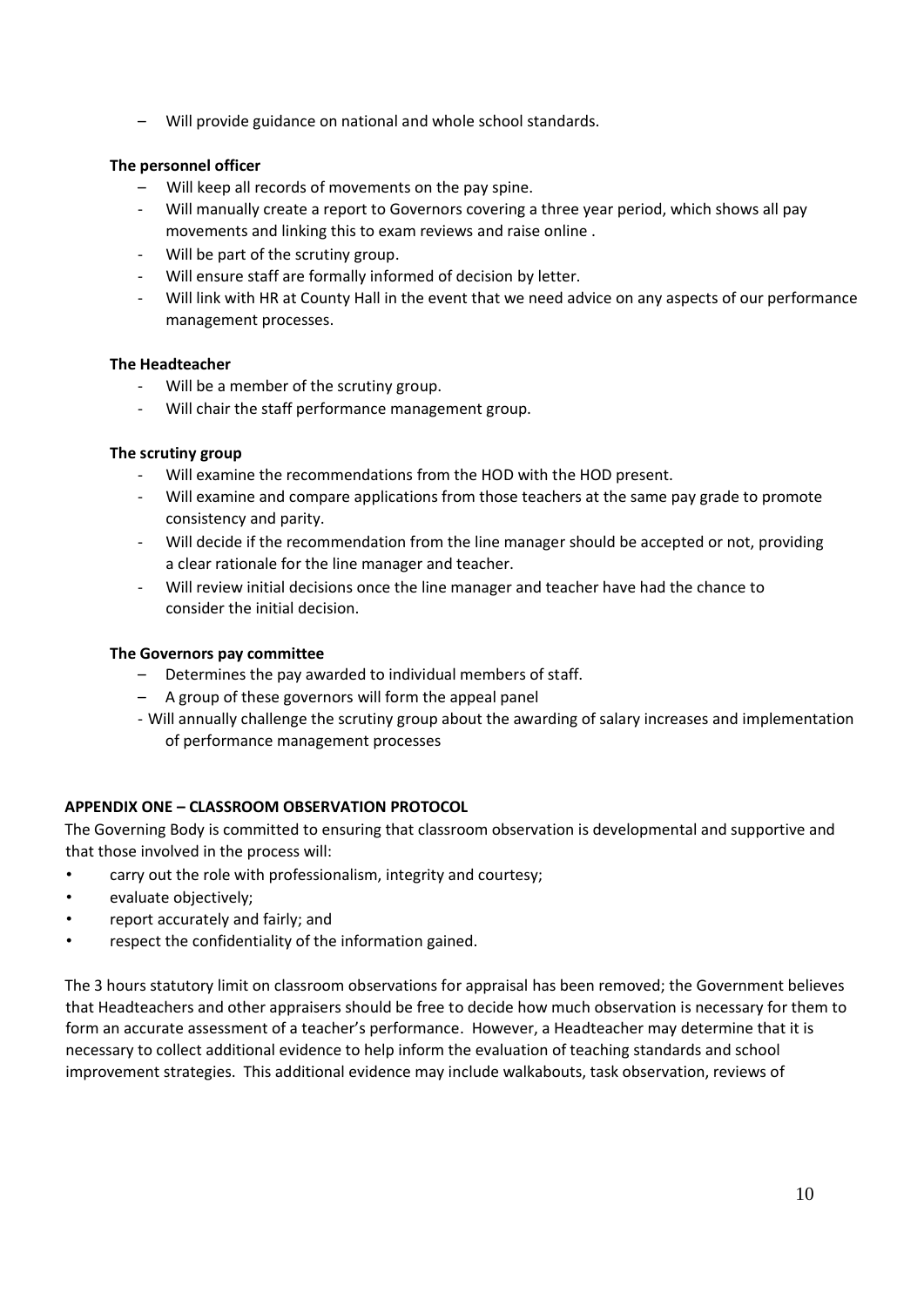assessment results and lesson planning records. It may not be practicable to provide advance notice of these additional monitoring activities.<sup>9</sup>

The arrangements for classroom observation will be included in planning and review statement and will include the amount of observation, specify its primary purpose, any particular aspects of the teacher's performance which will be assessed, the duration of the observation, when during the performance management cycle the observation will take place and who will conduct the observation.

Where evidence emerges about the reviewee's teaching performance which gives rise to concern during the cycle, classroom observations and support<sup>10</sup> may be arranged in addition to those recorded at the beginning of the cycle subject to a revision meeting being held in accordance with the Regulations.

Information gathered during the observation will be used, as appropriate, for a variety of purposes including to inform school self-evaluation and school improvement strategies in accordance with the school's commitment to streamlining data collection and minimising bureaucracy and workload burdens on staff.

In keeping with the commitment to supportive and developmental classroom observations those being observed will be notified in advance.

Classroom observations will only be undertaken by persons with QTS. In addition, in this school classroom observation will only be undertaken by those who have had adequate preparation and the appropriate professional skills to undertake observation and to provide constructive oral and written feedback and support, in the context of professional dialogue between colleagues.

Oral feedback will be given as soon as possible after the observation and no later than the end of the following working day. It will be given during directed time in a suitable, private environment.

Written feedback will be provided within five working days of the observation taking place. If issues emerged from an observation that were not part of the focus of the observation as recorded in the planning and review statement these should also be covered in the written feedback and the appropriate action taken in accordance with the regulations and guidance.

The written record of feedback also includes the date on which the observation took place, the lesson observed and the length of the observation. The teacher has the right to append written comments on the feedback document. No written notes in addition to the written feedback will be kept.

The Headteacher has a duty to evaluate the standards of teaching and learning and to ensure that proper standards of professional performance are established and maintained. The Headteacher and senior leaders $11$ have a right to drop in to inform their monitoring of the quality of learning.

Clearly the performance management arrangements are integral to fulfilling this duty and the Headteacher may consider the classroom observations they have agreed for performance management are sufficient and that drop in will not be needed.

<sup>9</sup> Added June 2013

<sup>&</sup>lt;sup>10</sup> And support - Added Oct 12

 $11$  And senior leaders – added Oct 12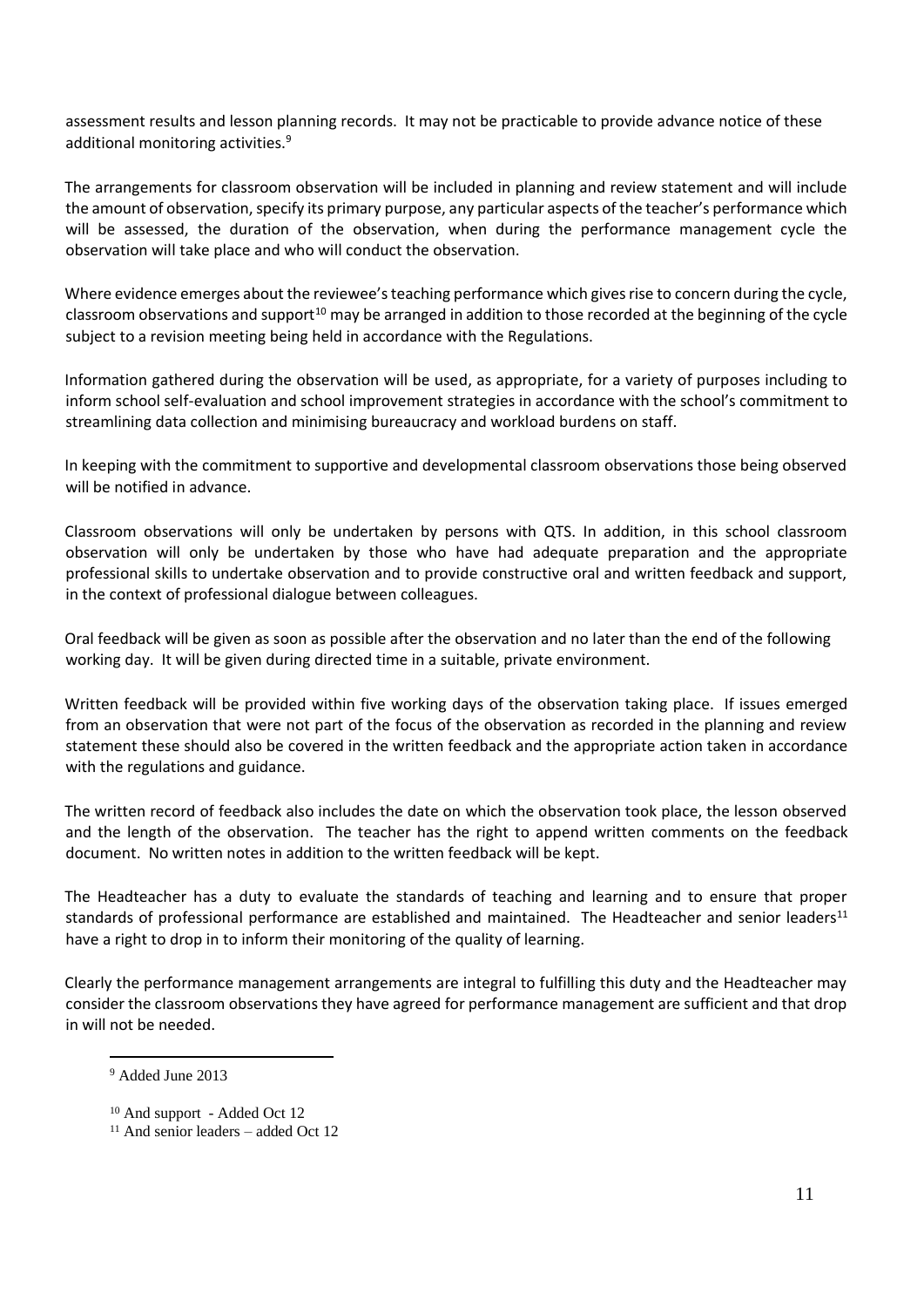As this school is a large school, drop ins will be undertaken by the Headteacher supported by other senior teachers within the school.

Drop ins will only inform the performance management process where evidence arises which merits the revision of the performance management planning statement, in accordance with the provisions of the regulations.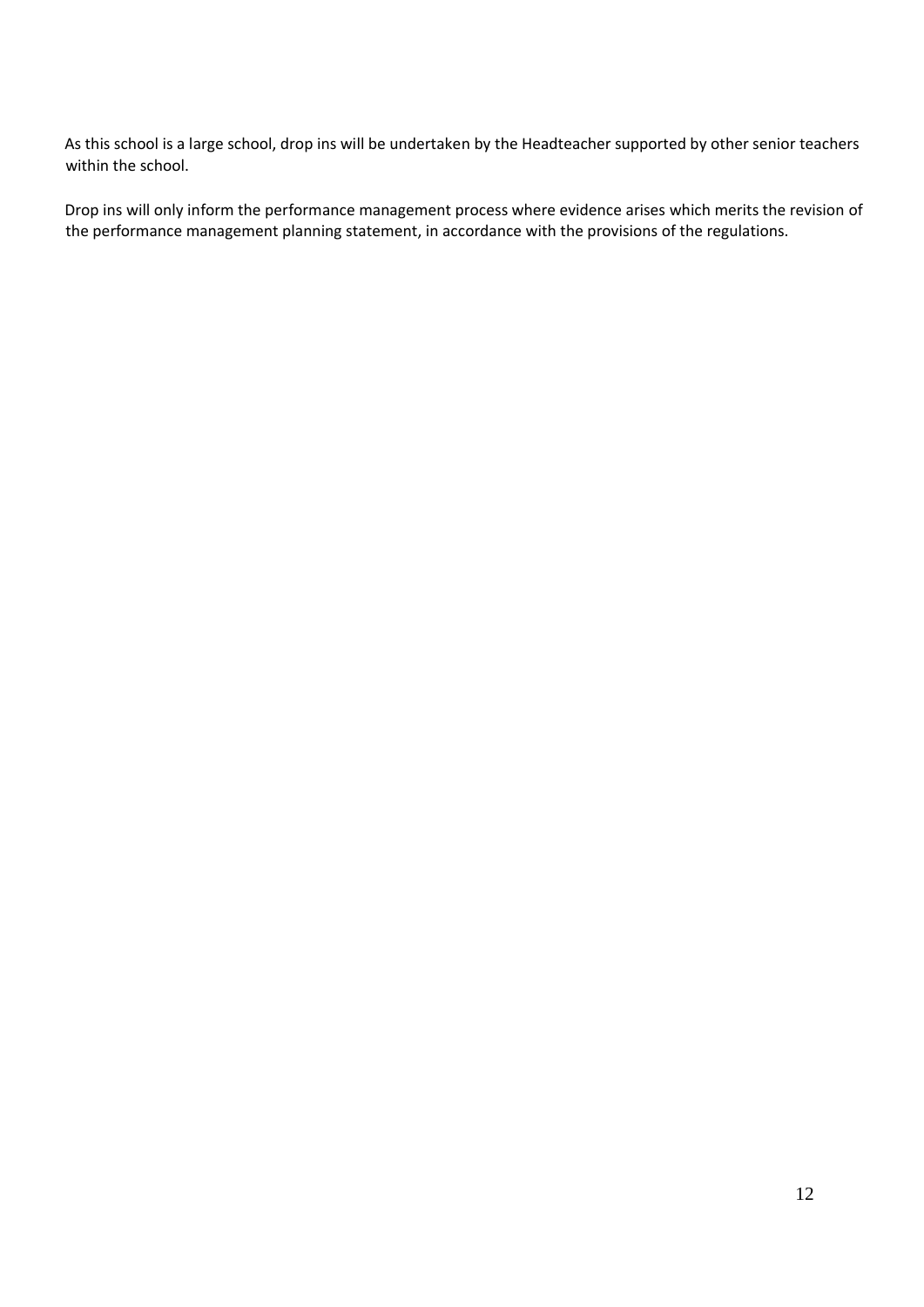## **APPENDIX TWO – Pay Progression Criteria**

### **In the first year of teaching**

• The Teaching Standards are met and the last full year's lesson observations shows an improving trend reflecting increased capability.

### **Criteria to move up the Main Scale:**

- Teaching Standards are met and the last full year's lesson observations shows at least "Good" teaching and developing skills as identified from the teachers audit.
- Success towards Appraisal Targets Core Expectations for Teaching and Learning, Literacy, and Pupil Progress are met and, where a leadership responsibility is held, the appropriate Leadership expectation is met.
- Pupils of all abilities make good progress and at least match and many exceed the progress of students nationally. The gap between disadvantaged students and other students is narrowing.
- NQT Assessments, where relevant.

# **Criteria to move through Threshold to Upper Pay Spine:**

Completion of the Threshold Application and Criteria for Main Scale and:

- Two year's formal lesson observations to be showing at least consistently good teaching.
- An individual CPD plan to enable him/her to continue to improve teaching skills so that by the time they reach UP3 lesson observations demonstrate consistently good outcomes moving towards outstanding ones.
- Pupils of all abilities, and particularly in those groups where there is a need to accelerate progress, at least match and many exceed the progress of students nationally.

# **Criteria to progress up the Upper Pay Spine:**

- The member of staff will have competed 2 successful performance appraisals including two year's formal lesson observations to be showing at least consistently good teaching.
- Pupils of all abilities, and particularly in those groups where there is a need to accelerate progress, at least match and many exceed the progress of students nationally.
- An individual CPD plan to enable him/her to continue to improve teaching skills so that by the time they reach UP3 lesson observations demonstrate consistently good outcomes moving towards outstanding ones.
- Assessment against Upper Pay Spine 1, 2 and 3 Criteria (see Appendix Three) to demonstrate increasing responsibility and commitment to school life and work including sharing areas of expertise as identified with other staff

# **Criteria for Accelerated Pay:**

- The progress of the classes, during the relevant time frame, are significantly better than department, whole school and national averages.
- Performance Targets, during the relevant time frame, are challenging and fully met.
- The process for applying will be made to clear to those interested at the start of the audit period in May. Staff will be asked to gather evidence from observations and drop ins by SLT, peers and HODs to support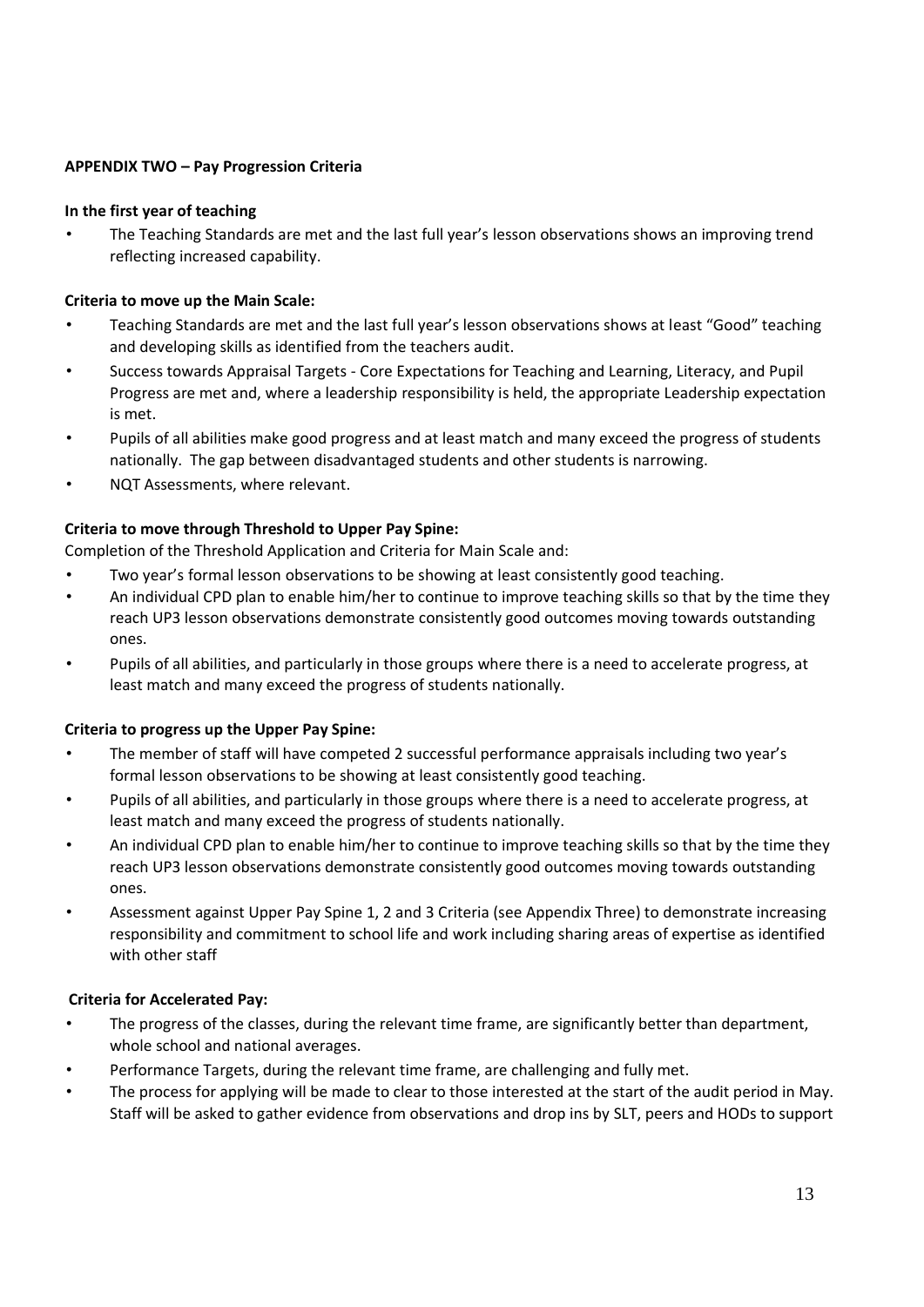their application. This evidence will need to be in place by the time the performance management forms are due and will need to show that teaching is consistently outstanding.

### **APPENDIX THREE – UPS Criteria**

### **Fulfilling Upper Pay Spine Criteria**

The UPS criteria were devised in close consultation with Penryn College Performance Management Working Party. All staff had the chance to make contributions in a staff meeting dedicated to this. The criteria will be reviewed regularly and updated when necessary.

Criteria for each point are weighted. There are 2 lists of criteria which are numbered and lettered.

- **To achieve UPS1** the teacher's PMgt evidence and review must show they have fulfilled at least 1 activity from 1-11.
- **To achieve UPS2** the teacher's PMgt evidence and review must show they have fulfilled at least 1 activity from 1-11 and one from A-H list.
- **To achieve UPS3** the teacher's PMgt evidence and review must show they have fulfilled at least 1 activity from 1-11 and 2 other criteria, at least one of which must be from the A-H list.

# **Please note that UPS activities should in no way overlap with responsibilities for which the teacher is already in receipt of a TLR. This would result in double payment for the same activity so is not permitted**

| <b>UPS Criteria</b>                                                                                                                                                                                                                                                                                                                                                                                                                                                                                                                                                                                               | Evidenced by:       | Comments |
|-------------------------------------------------------------------------------------------------------------------------------------------------------------------------------------------------------------------------------------------------------------------------------------------------------------------------------------------------------------------------------------------------------------------------------------------------------------------------------------------------------------------------------------------------------------------------------------------------------------------|---------------------|----------|
| I am proactive in developing myself as a teacher, evaluating my performance<br>and taking responsibility for my professional development                                                                                                                                                                                                                                                                                                                                                                                                                                                                          |                     |          |
| My Performance Management shows that I meet all the school's<br>core expectations for UPS staff:<br><b>Core Expectation - Observed occasions demonstrate my teaching</b><br>is consistently good and/or outstanding and I have a CPD plan in<br>place to enable me to be outstanding consistently. Core<br><b>Expectation</b> $-1$ share areas of expertise as identified in my audit<br>with other staff.<br>Core Expectation - Pupils of all abilities and particularly in those groups where<br>there is a need to accelerate progress, at least match and many exceed the<br>progress of students nationally. |                     |          |
| 1. I develop lesson plans, UOW and materials to support learning with other<br>staff and/or across my department.                                                                                                                                                                                                                                                                                                                                                                                                                                                                                                 | HOD/SLT T&L<br>Link |          |
| 2. I help moving the school move forward in its development priorities.                                                                                                                                                                                                                                                                                                                                                                                                                                                                                                                                           | <b>SLT</b>          |          |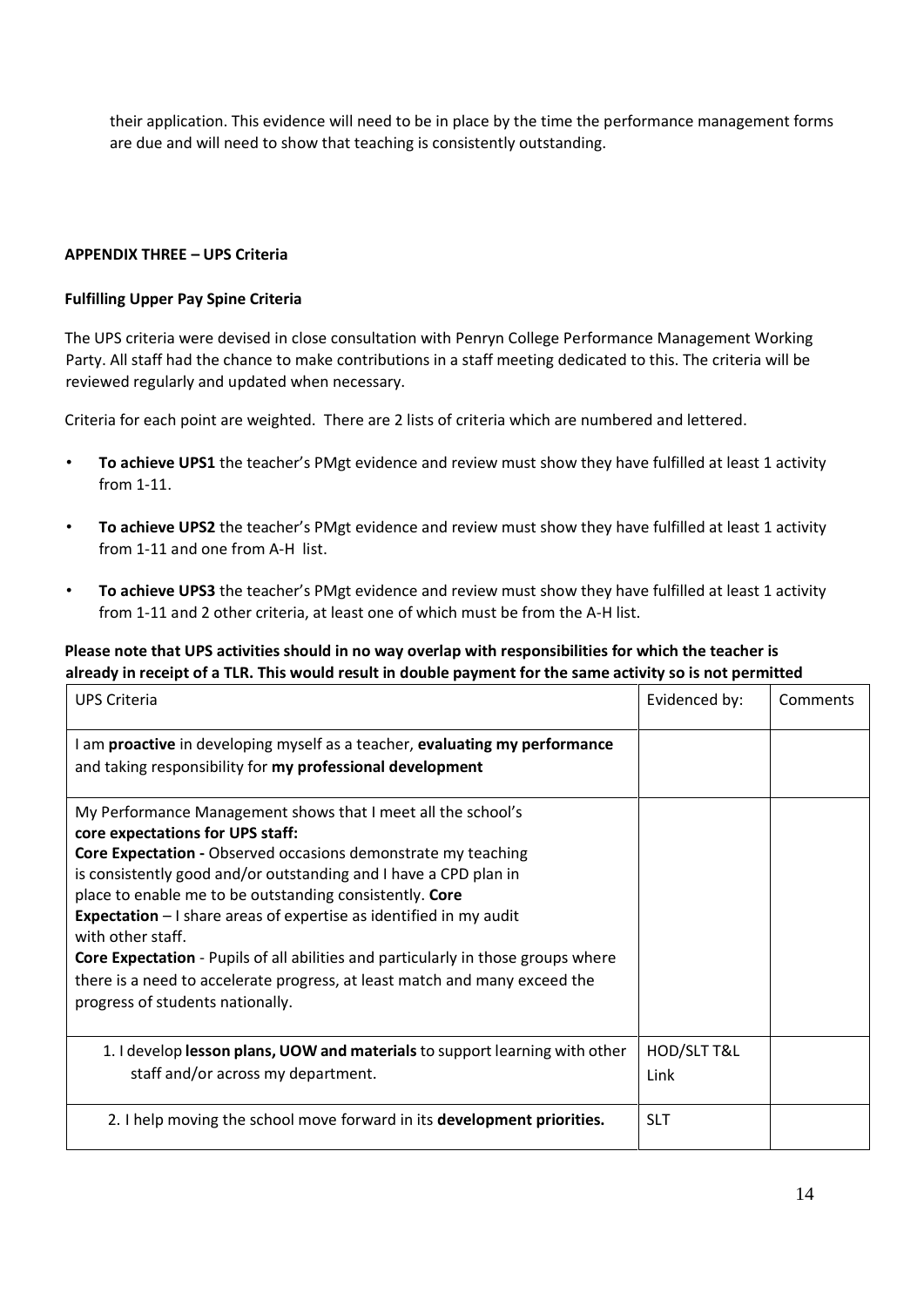| 3. I contribute to the development of school policy through participation in<br>staff working parties.                 | Chair of<br><b>Working Party</b> |  |
|------------------------------------------------------------------------------------------------------------------------|----------------------------------|--|
| 4. I pilot approaches to teaching and learning that I share with my team<br>and/ or the wider school and help monitor. | HOD/SLT T&L<br>Link              |  |

| 5. I participate in development programmes such as the G2O group to<br>develop my teaching.                                    | GH                         |  |
|--------------------------------------------------------------------------------------------------------------------------------|----------------------------|--|
| 6. My behaviour management is exemplary and I share my approaches<br>with staff, helping them to manage behaviour confidently. | HOD/JPH                    |  |
| 7. I am part of the College's induction plan for new staff, ensuring they<br>understand school processes and standards.        | GH                         |  |
| 8. I offer extracurricular learning opportunities for students.                                                                | <b>HOD</b>                 |  |
| 9. I take an active role in out of school activities such as the school council,<br>D of E, work experience.                   | Person Leading<br>Activity |  |
| 10. I take a lead role in ensuring that behaviour at breaks and lunches in<br>my department area meets school standards.       | <b>HOD</b>                 |  |
| 11. I represent my house or department team on cross curricular working<br>parties.                                            | Chair/HOD                  |  |
| A. My audit shows my particular areas of strength as a teacher and I share<br>these through whole school CPD activity.         | <b>CPD</b>                 |  |
| B. I take an active role in developing cross curricular projects with other<br>departments.                                    | HOD/ SLT T&L<br>link       |  |
| C. I work with TAs and the SENCo to maximize the impact of TA work on<br>pupils' learning across the school.                   | SENCo                      |  |
| D. I coach and support other staff and/or ITT trainees/NQTs to help them<br>develop their skills as teachers.                  | GH/AC                      |  |
| E. I am an active link between my department and primary schools and/or<br>other secondary schools and/ or the MAT             | <b>HOD</b>                 |  |
| F. I link with local/county/regional/national networks and I am a key link<br>for the dept/whole school here.                  | HOD/SLT                    |  |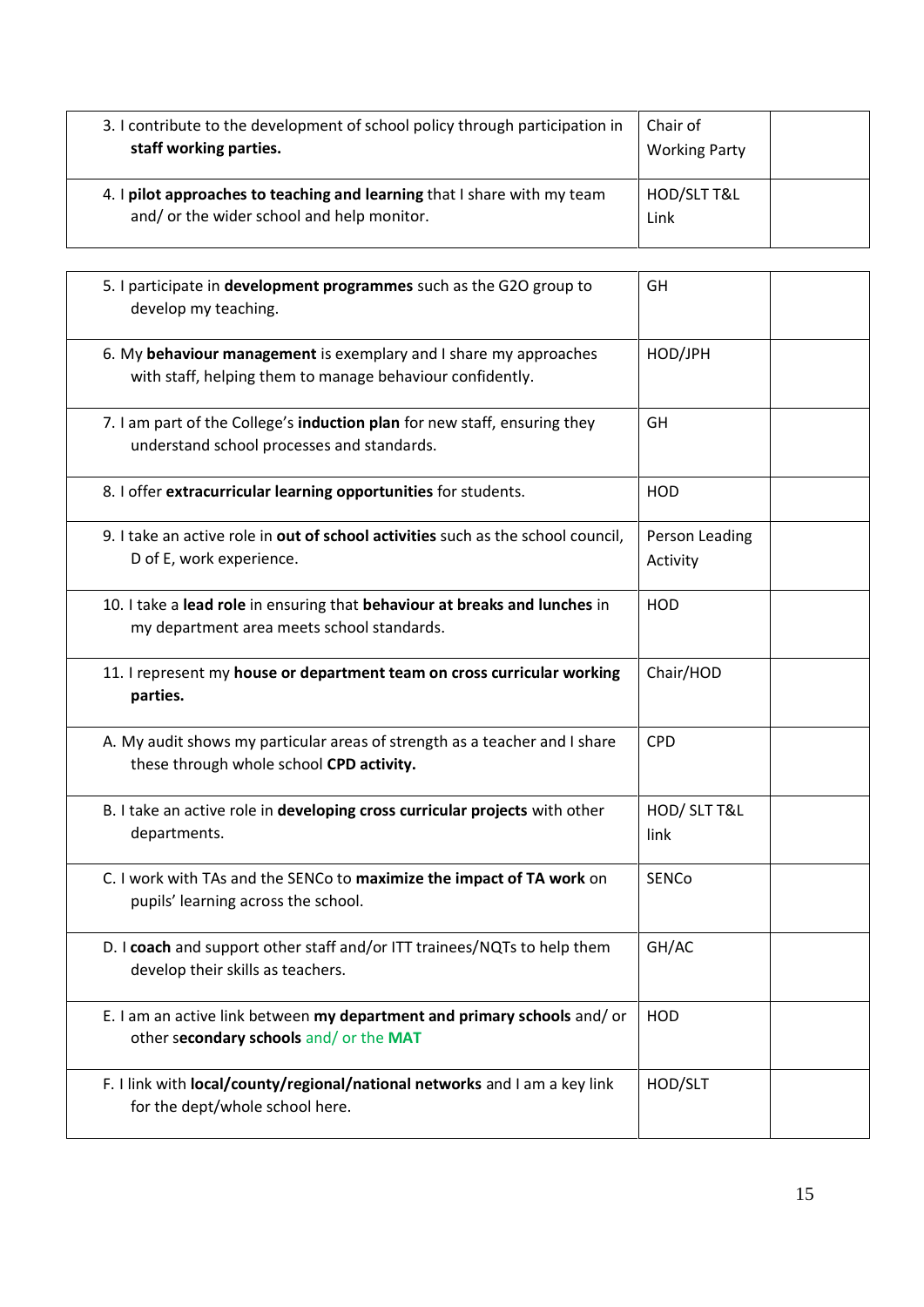| G. I develop new ways of working with other agencies and share these<br>with colleagues.                              | HOD/SLT    |  |
|-----------------------------------------------------------------------------------------------------------------------|------------|--|
| H. I take on substantial roles in the school such as staff governor/union<br>rep.                                     | Chair      |  |
| support my faculty by developing a key strand of learning across the<br>team, ensuring resources and UOW are in place | <b>HOF</b> |  |

| J. I support my faculty by monitoring a particular aspect of our work,<br>sharing findings with the team and working with the HOF on relevant<br>development work | <b>HOF</b> |  |
|-------------------------------------------------------------------------------------------------------------------------------------------------------------------|------------|--|
| k. I support my faculty by monitoring and supporting the progress of a<br>particular group of target students across the faculty                                  | <b>HOF</b> |  |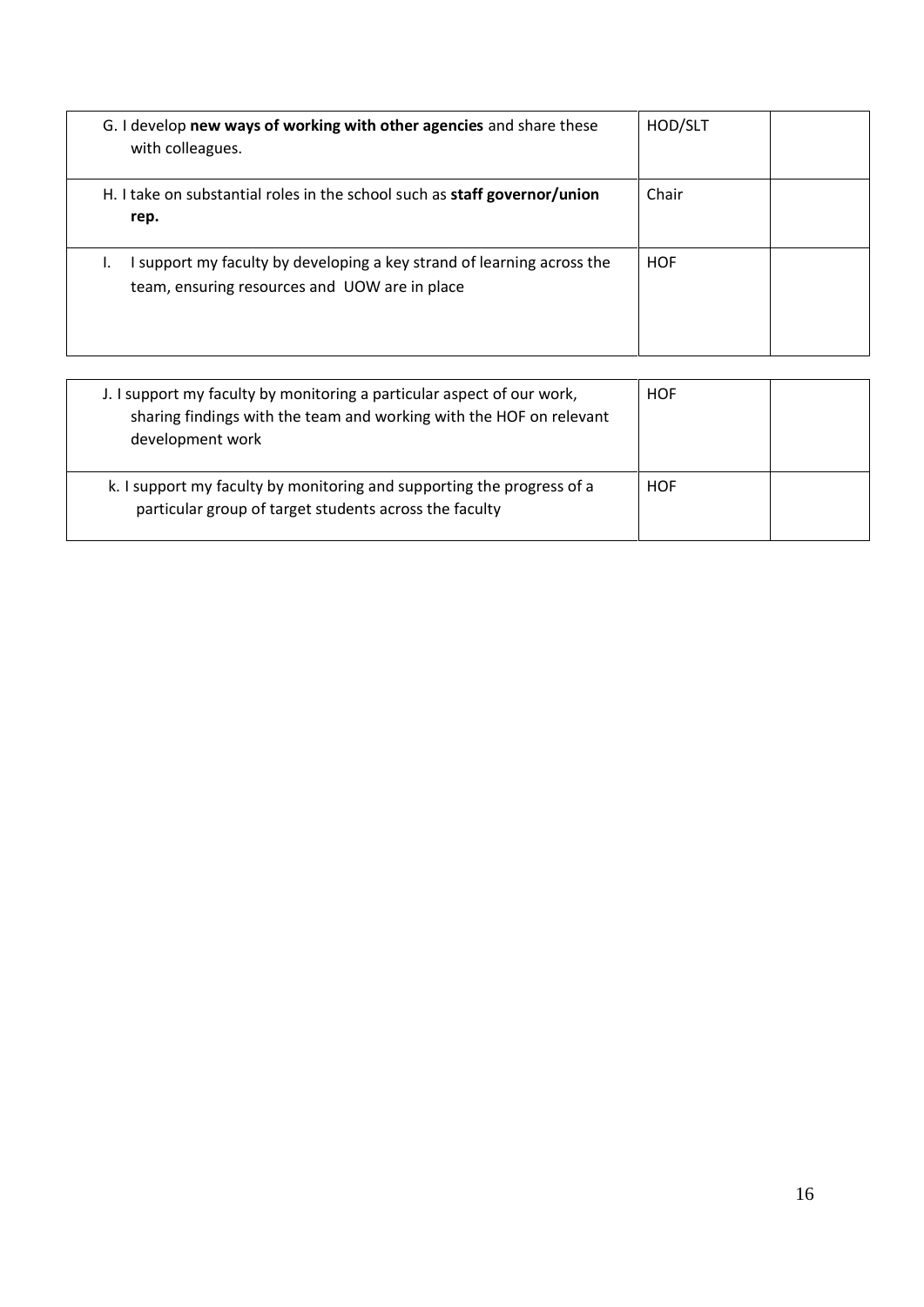# **APPENDIX FOUR – Support Programmes**

The Governing Body is committed to ensuring that Penryn College provides support wherever needed. This is accessed through the CPD Officer. Staff can request coaching and or support at any time.

The teacher, line manager and CPD Officer will meet to agree a clear and accurate diagnosis of the issues concerned to ensure that an effective individual support plan is put in place with an agreed time scale. Support may include a range of activities. Some are: allocation of a teaching and learning coach; planned observations of other teachers; and/or appropriate resources.

There are specific times when staff members may be required to follow a programme of support, agreed between the teacher, line manager and the CPD Officer. These are:

- a) Following a lesson observation in which teacher standards are not met.
- b) Following a pattern of pupil underperformance in some or all classes.
- c) Consistent failure to meet performance management targets.
- d) Following an issue identified though SLT drop in but not addressed by the time of subsequent monitoring.

### **Coaching**

- All teachers who are being coached should have a formal observation at least once every 4 weeks.
- If, over a period of time, a teacher is not making the required improvements, a place on the next appropriate a formal link to a coach would be arranged. The line manager should signal this need.
- Coaching will decrease in frequency and intensity as teachers show they can meet standards. Generally it will be delivered in 4 week blocks.
- The work of the coaches is monitored through regular meetings of the coach team and SLT links. Progress is reported to Governors.
- Coaching will typically occur over a 4 week block: the first 2 weeks the coach will team teach/drop in and help the teacher plan for a lesson the coach observes. At the end of the 4 week period the teacher will plan for an observed lesson independently and a triangulated observation will take place.

#### **If there are serious concerns identified during an observation:**

• The teacher will have a follow up meeting within a week of the lesson feedback with the HOD, SLT CPD officer and a coach. A follow up observation will happen within 2 school weeks, with the teacher receiving intensive input from the coach. If the teacher is making clear progress further monitoring will be agreed with the HOF and AHT. If the teacher is still not showing clear signs of progress, a meeting with the Headteacher, the CPD officer, the coach, the HOD and the teacher will discuss next steps.

This meeting will identify what the barriers to better performance are and if these are linked to potential competency or disciplinary issues. The meeting will also include a review with the teacher of their standards audit. A formal record of this meeting will be shared with the teacher and retained.

# **If there are clear areas for improvement during an observation:**

- Feedback will precisely identify the reason for the grading and what specifically needs to improve.
- The teacher will be given the opportunity to have coaching or support from within the department over an agreed period followed by another triangulated observation if they wish.
- Or, if the teacher does not want another observation the HOD and SLT link will use drop ins to monitor the target area identified in the observation in a number of classes, feeding back to the teacher each time and ensuring that there is a clear, shared record of this monitoring.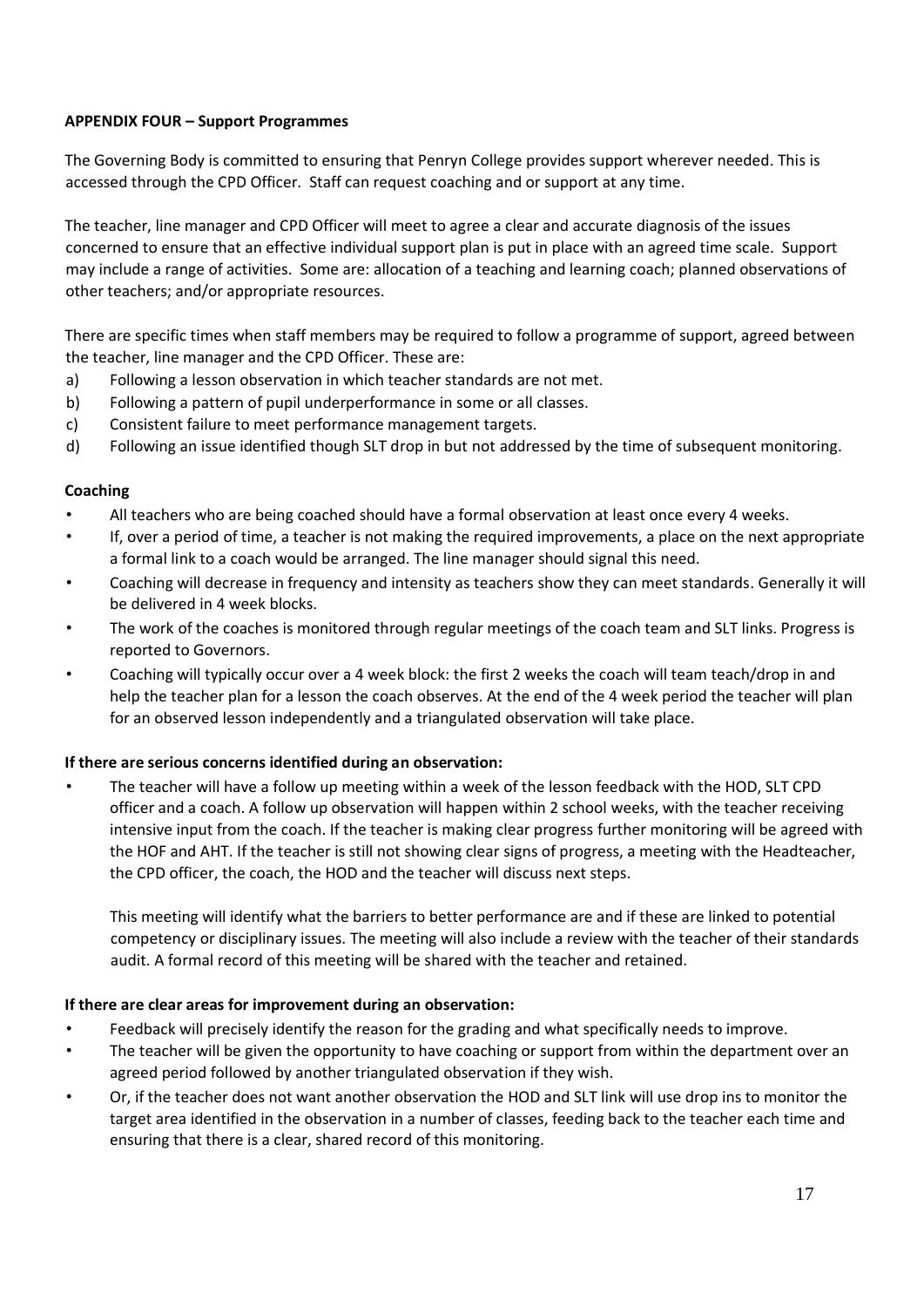• If either the HOD or SLT think the cause for concern is still apparent through the follow up observation or drop ins then the teacher will be assigned a coach to help address the issue. The coach and teacher will agree an action plan and time fame. If by the second or third subsequent observation, this is still not happening, a meeting with the Headteacher, the CPD officer, the coach, the HOD and the teacher will discuss next steps. This meeting will identify what the barriers to improvements are and if these are linked to potential competency or disciplinary issues. The meeting will also include a review with the teacher of their standards audit. A formal record of this meeting will be shared with the teacher and retained.

# **If there is a repeated concern from drop ins**

- If an issue is identified during a drop in the member of SLT will discuss this with the teacher and sum up the issue in an email which the member of SLT will store.
- If during subsequent visits the issue remains, the SLT will call a meeting with the teacher and their HOF to discuss the issue, identify a way forward and agree how the SLT and HOF will monitor it and over what time frame
- If following this monitoring the issue still remains, depending on the severity of the issue, the teacher will either be assigned a coach or, if more serious, the teacher will have a follow up meeting with the HOD, SLT CPD officer and a coach. A follow up observation will happen within 2 school weeks, with the teacher receiving intensive input from the coach. If the teacher is still not showing clear signs of progress, a meeting with the Headteacher, the CPD officer, the coach, the HOD and the teacher will discuss next steps.
- At any time if the teacher feels unhappy about the process or wants to raise any issues he/she should do so directly with the member of SLT or if he/she feels it appropriate to raise it through their HOF.

# **Transition to Capability**

If the Headteacher is not satisfied with progress, despite there having been a reasonable degree of additional support and guidance provided to the employee throughout the performance management process, or if there are separate concerns that have been identified outside of the performance management cycle, the employee will be notified verbally and in writing that the performance management process will no longer apply and that their performance will be managed under the Capability Procedure.

It is important that the Headteacher has taken all appropriate steps and measures to assist the person to address their performance; these measures should have been discussed with the person and should be recorded in the performance management records as being offered and undertaken.

Moving to the formal Capability Procedures is a serious step and both parties should be aware of the potential consequences.

Performance concerns should be dealt with through the staff performance management policy but if progress towards addressing performance concerns is insufficient or the concerns are sufficiently serious, a 'transition meeting' should be held; the expectation is that this meeting will reduce the likelihood of invoking the capability procedure or triggering a prolonged period of sickness absence.

In this event, further support should be granted through the appraisal procedure or, alternatively, the employee will be advised to consider the relative merits of resigning their post before the formal capability procedure is invoked.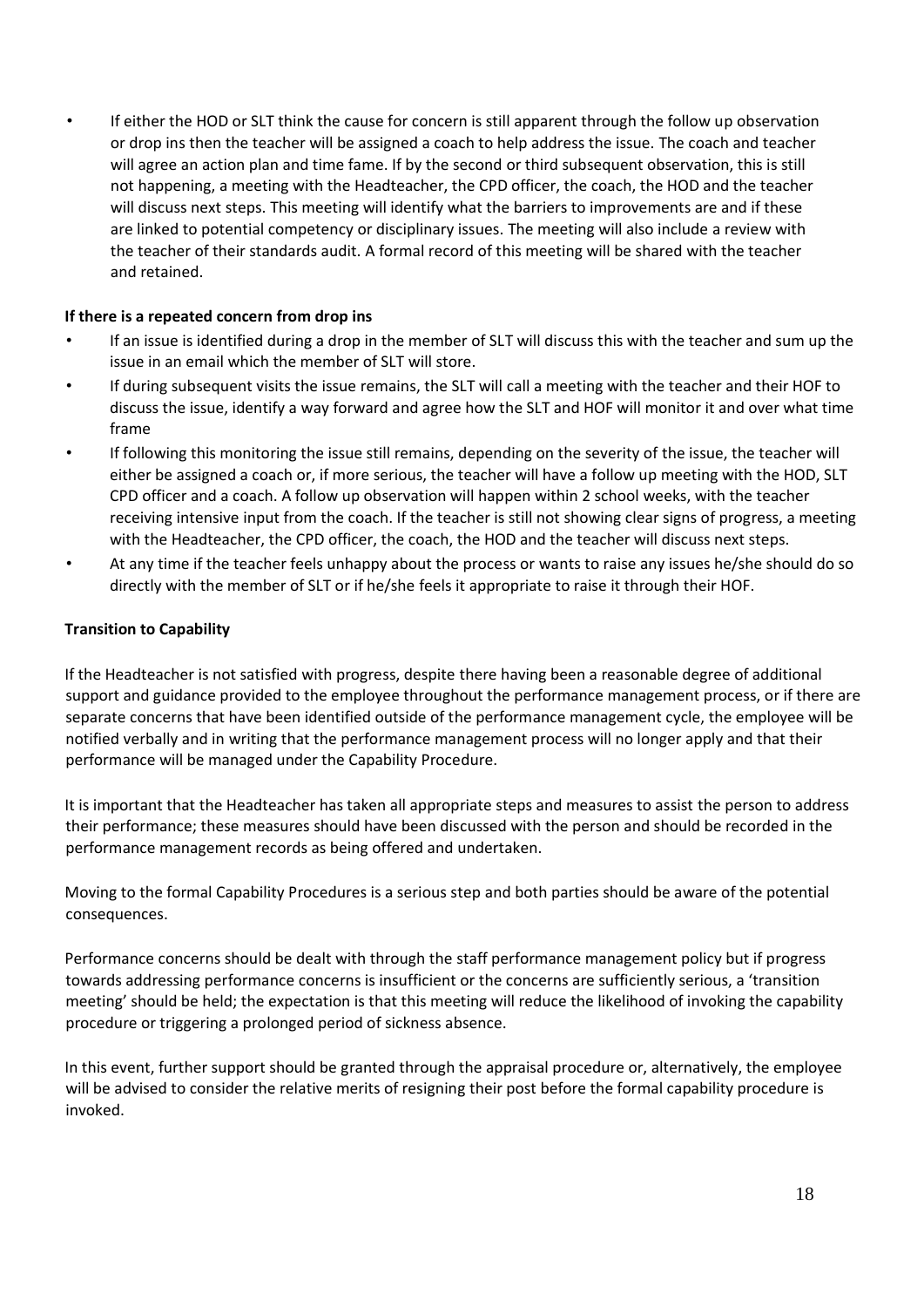### **Capability Procedure**

This procedure complies with the provisions of the ACAS code of practice.

The Capability Procedure applies only to teachers and Headteachers where there are serious concerns about their performance that are not able to be addressed by the appraisal procedure.

The purpose of a capability meeting is to establish the facts and will usually be chaired by either the Chair of Governors or the Headteacher. The subject of the capability meeting will be able to respond to concerns about their performance and to present any relevant evidence.

### **Formal Capability Meeting**

At least 5 working days' notice will be given of the formal capability meeting. The notification will contain sufficient information about performance concerns and the possible consequences to enable the teacher to prepare to present their case at the meeting. The notification of a capability meeting will be accompanied by copies of written evidence, details of the date and time of the meeting and will confirm the teacher's entitlement to be accompanied by a companion who may be a work colleague or a trade union representative.

The chair of the capability meeting will aim to a) identify the teacher's professional shortcomings; b) give clear guidance on the improved standard of performance needed; c) explain any support that will be available to help the teacher improve to a point where they can be removed from the capability procedure; d) set out the timetable for improvement and explain how performance will be monitored and reviewed; and e) warn the teacher formally that failure to improve within the set period could lead to dismissal (in very serious cases, the warning could be a final written warning). Notes will be taken of the formal meeting and a copy sent to the member of staff.

#### **Monitoring and Review Period following a Capability Meeting**

A performance monitoring and review period will follow the formal capability meeting.

#### **Formal Review Meeting**

Following the conclusion of a monitoring and review period, the member of staff will be invited to a formal review meeting. At the formal review meeting, if the person conducting the meeting is satisfied that the teacher has made sufficient improvement, the capability procedure will end and the appraisal process will re-start. If some progress has been made and there is confidence that more is likely, it may be appropriate to extend the monitoring and review period. If no or insufficient improvement has been made during the monitoring and review period, the teacher will receive a final written warning.

#### **Decision Meeting**

At the decision meeting, if an acceptable standard of performance has been achieved during the monitoring and review period, the capability procedure will end and the appraisal process will re-start. If performance remains unsatisfactory, a decision, or recommendation to the Governing Body, will be made that the teacher should be dismissed or required to cease working at the school (consulting the Local Authority in those schools where the Local Authority is the teacher's employer).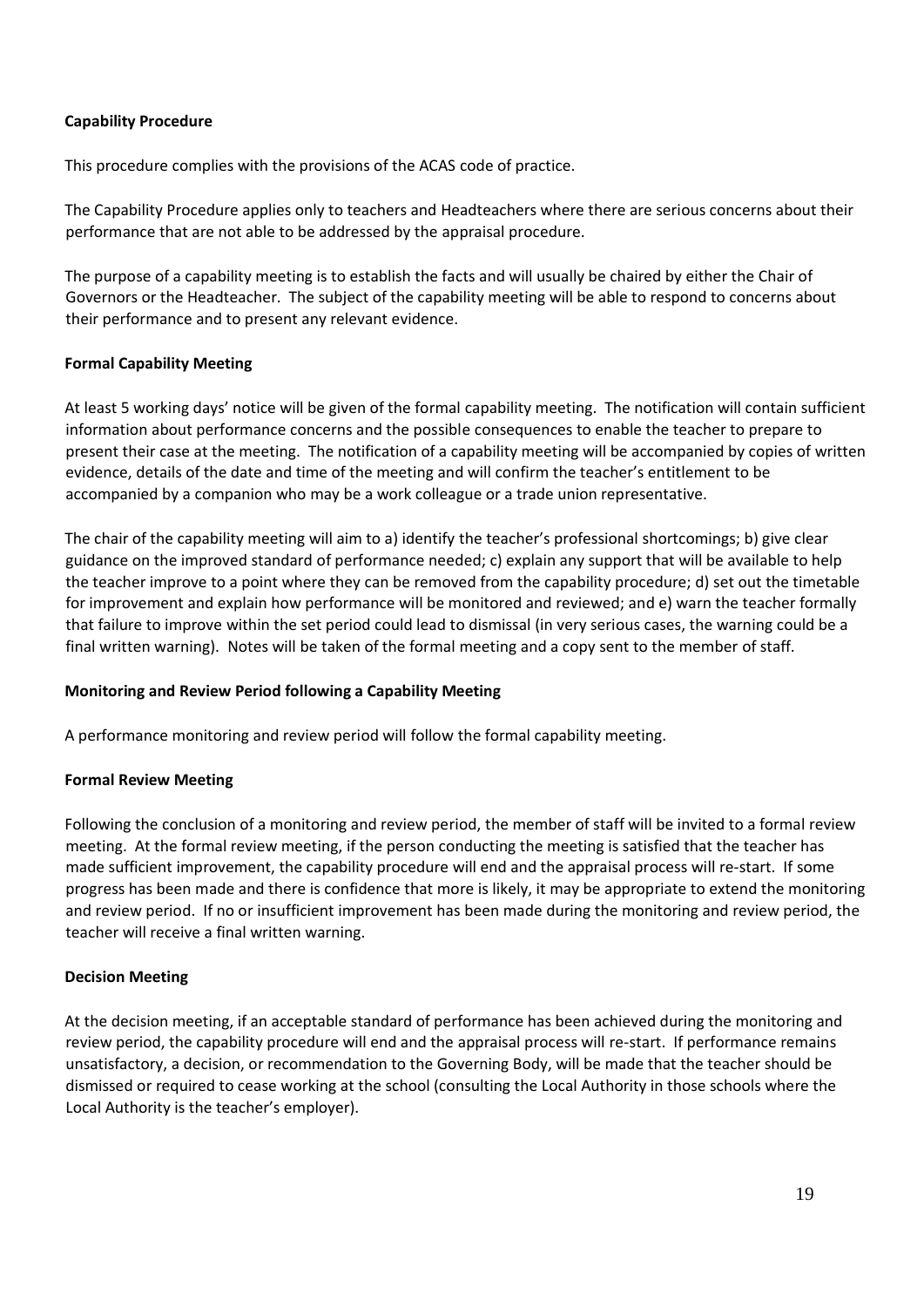### **Dismissal**

Once the decision to dismiss has been taken, the Governing Body will dismiss the teacher with notice or once the Governing Body has decided that the teacher should no longer work at the school, it will notify the Local Authority of its decision and the reasons for it. The local authority must dismiss the teacher within 14 days of the date of the notification.

### **Appeal**

If a teacher feels that the decision to dismiss them is wrong or unjust, they may appeal in writing against the decision, setting out the grounds of the appeal. The teacher will be informed in writing of the results of the appeal hearing without unreasonable delay.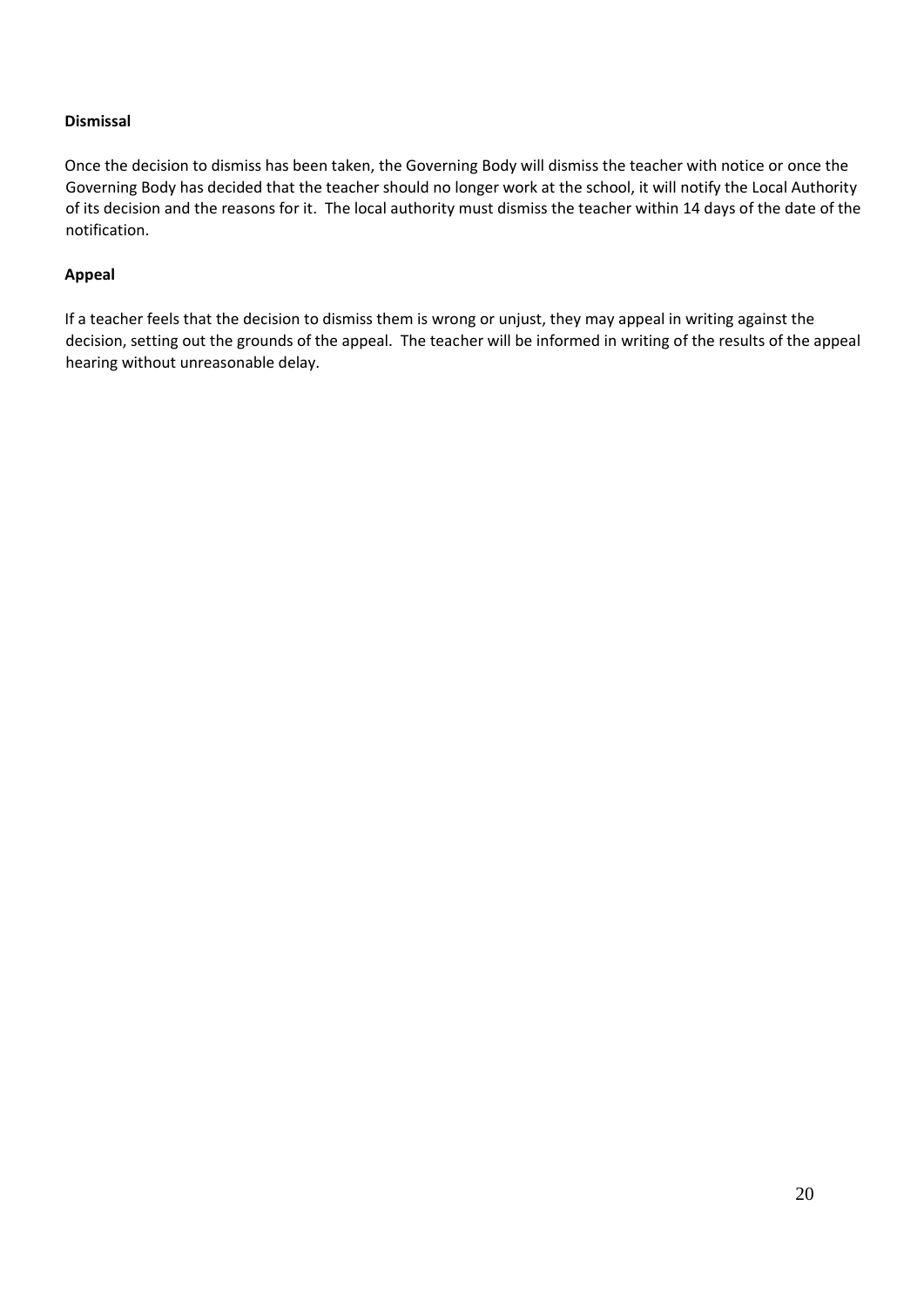### **APPENDIX 5- Pay Review Process**

## **REVIEW OF TEACHERS' PAY**

**APPRAISAL PROCESS** includes an annual self-evaluation against Teachers' Standards, regular reviews of the progress pupils are making in each teacher's classes, three formal classroom observations and completion of agreed performance management targets.

*"There is no statutory process for schools to follow in terms of hearing pay appeals. A key aspect is for the opportunity for a teacher to discuss a pay recommendation prior to it being confirmed by the Governors Personnel Committee to ensure the process is transparent and fair. The opportunity to discuss a pay decision before it is made may mitigate the need for the more formal stages of 3 and 4."* **Implementing Your School's Approach to Pay DfE Sept 14** 

**If, AT ANY STAGE, there is a need for more evidence in order to make a definitive pay recommendation, the teacher will meet with their line manager/Senior Leader again to confirm/resolve any inaccuracies or ambiguities and discuss any extenuating circumstances.** 

The Governor representative will shadow process to help ensure quality assurance. The process will be evaluated at all levels and recommendations made for changes agreed prior to the next annual cycle.

**Stage 1** Line manager appraises teachers in their team once a year, with interim appraisals if needed. **The line manager makes a pay recommendation**.

**Stage 2** In order to confirm pay recommendations, and to ensure fairness and equity, **Headteacher, Assistant Headteacher (CPD) and Personnel Officer scrutinise individual appraisal paperwork**: records of formal lesson observations including performance against Teachers Standards; evidence of pupil progress compared with department, school and national expectations and, where relevant, Newly Qualified Teacher termly reports, Threshold Applications or Upper Pay Spine criteria.

**The AHT (CPD) will discuss and explore with those teachers whose evidence does not support their line manager's pay recommendation or their present salary level to establish the reason why**, including any extenuating circumstances. **The scrutiny group will then review the original decision in light of this evidence.** The teacher will be informed of the outcome.

All teachers will be informed of the pay recommendation/performance by letter.

**Stage 3 If, the teacher still believes an incorrect recommendation will be made, she/he may submit a formal written statement, setting down in writing the grounds for not agreeing the pay recommendation, to the Governors' Pay Review Group**. At a formal meeting of the **Governors' Pay Review Group, the teacher is given the opportunity to make representations**, including presenting evidence, calling witnesses and the opportunity to ask questions. The Pay Review Group will write to the teacher with their decision.

**Stage 4** If the teacher does not agree with the pay determination, **the teacher may ask for an appeal hearing by the Governors' Pay Appeals Panel.** The Panel will comprise 3 Governors who have not been involved in discussions regarding the teacher's pay determination and who will be familiar with the school's pay and appraisal policies.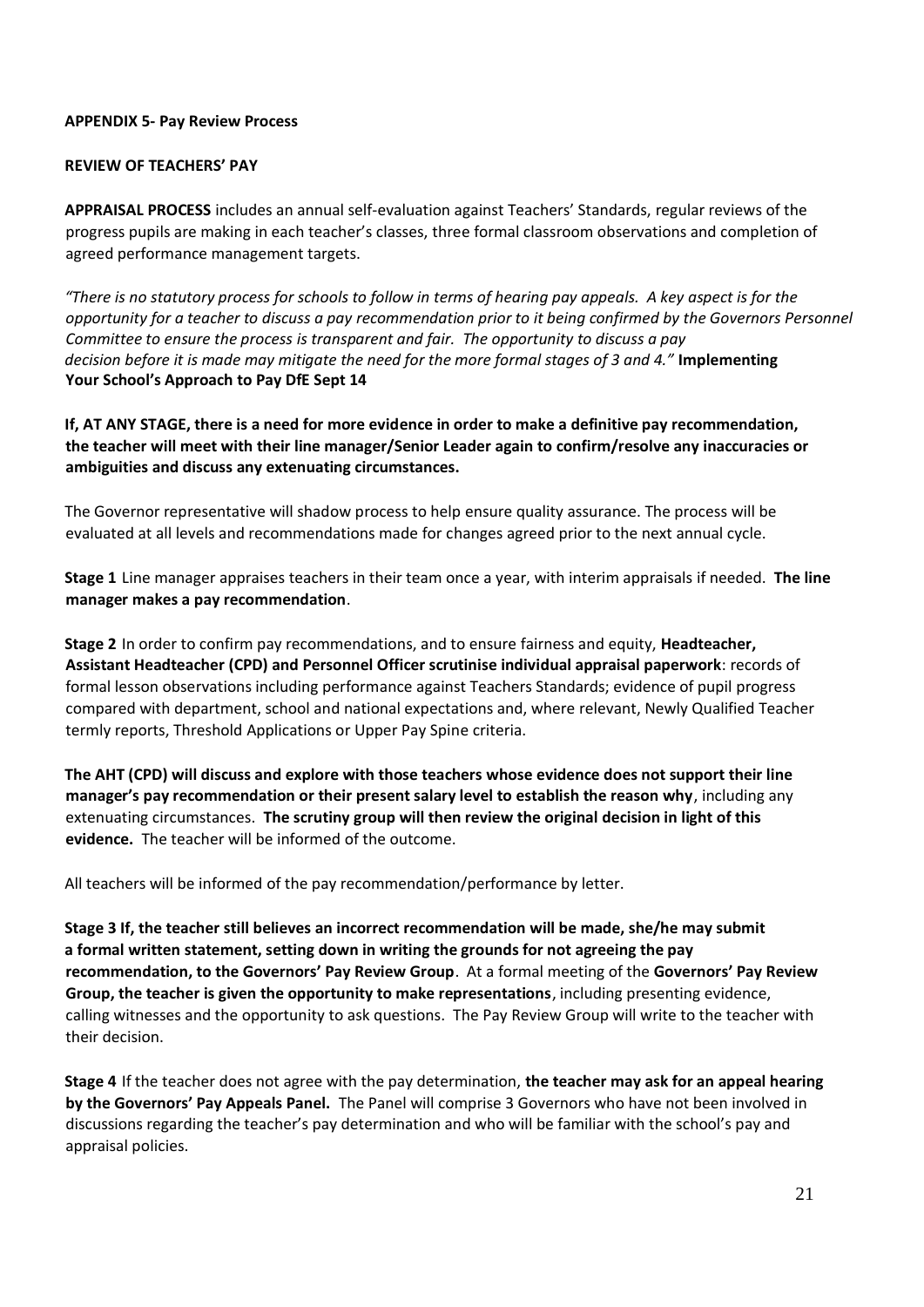In the hearing, both the teacher and management representative will present evidence, call witnesses and question each other. The Panel is permitted to ask exploratory questions. The Panel must reach a decision and relay it in writing to the teacher, within 5 days of the hearing, including why they have reached the decision they have. The Appeal Panel's decision is final and, as set out in Section 3, Paragraph 6 of the STPCD 2014, there is no recourse to the general staff grievance procedure.

Teachers should make their request to appeal their pay determination in writing to the Clerk to Governors, stating the basis of the appeal, within ten school working days of receipt of notification of the decision from the Personnel Committee. Appeals will normally be heard within twenty school working days of receipt of the request. CSF HR Services are available for advice.

Teachers at Stages 3 and 4 may be accompanied by a colleague or professional representative.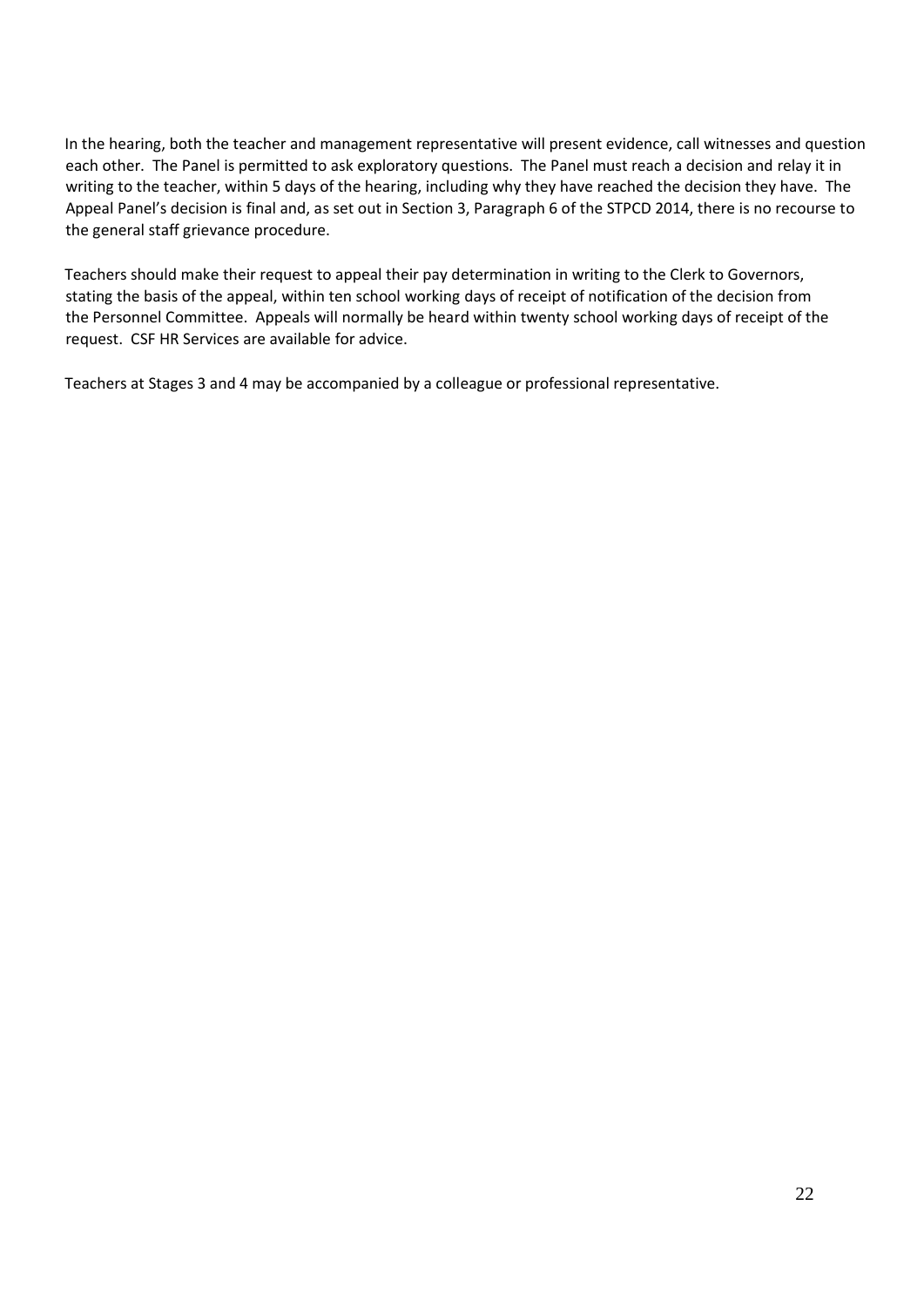# **APPENDIX 6- Applications to be Paid on the Upper Pay Range**

From 1 September 2014, any qualified teacher can apply to be paid on the Upper Pay Range. If a teacher is simultaneously employed at another school(s), they may submit separate applications if they wish to apply to be paid on the UPR in that school(s). This school will not be bound by any pay decision made by another school.

All applications should include the results of appraisals for the 2 previous appraisal cycles under the Appraisal Regulations 2012, including any recommendation on pay. Where such information is not applicable or available, a written statement and summary of evidence designed to demonstrate that the applicant has met the assessment criteria must be submitted by the applicant.

In order for the assessment to be robust and transparent, it will be a broad evidence-based process only. Teachers therefore should ensure documentary evidence supporting the summary in the written application is available on request in the assessment of the application. Those teachers who are not subject to the Appraisal Regulations 2012, or who have been absent, through sickness, disability or maternity, adoption or parental leave, may cite written evidence from a 3 year period before the date of application, from this school and other schools, in support of their application.

# **9.3 Process:**

One application may be submitted annually. The closing date for applications is normally 31<sup>st</sup> October each year; however, exceptions will be made in particular circumstances, e.g., those teachers who are on maternity, adoption or parental leave or who are currently on sick leave. The process for applications is:

- complete the school's application form;
- submit the application form and supporting evidence to the head teacher by the cut-off date of  $31<sup>st</sup>$  October;
- the Headteacher will assess each Threshold application within 20 school days will make a recommendation to the governors pay committee;
- the pay committee will make the final decision, advised by the Headteacher;
- Teachers will receive written notification within 10 working days of the outcome of this decision. Where the application is unsuccessful, the written notification will include the areas where it was felt that the teacher's performance did not satisfy the relevant criteria set out in this Policy (see 'Assessment' below).
- If requested, oral feedback which will be provided by the Headteacher. Oral feedback will be given within 10 school working days of the date of notification of the outcome of the application. Feedback will be given in a positive and encouraging environment and will include advice and support on areas for improvement in order to meet the relevant criteria.
- Successful applicants will move to the minimum of the UPR on 1 September of the following year.
- Unsuccessful applicants can appeal the decision**.** The appeals process is set out at Section 19 of the school's Pay Policy.

# **9.4 Assessment:**

As well as the criteria on the school's application form , the teacher will be required to meet the criteria set out in paragraph 19 of the STPCD, namely that:

• the teacher is highly competent in all elements of the Teacher Standards; and